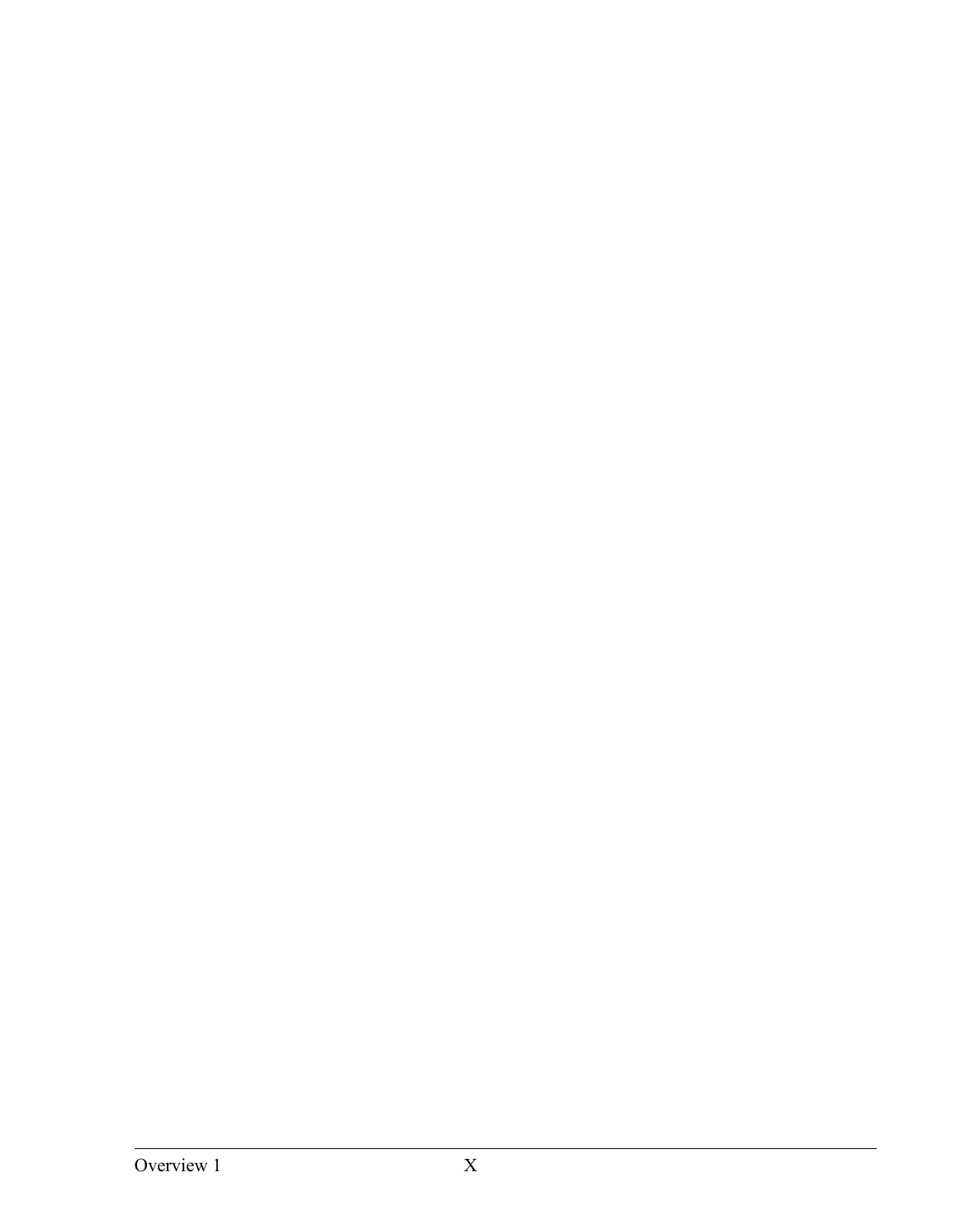# County Responsibilities

Counties are responsible for obtaining a qualified judge for their respective areas and any equipment needed to facilitate their assigned rooms.

| <b>Cherokee County</b>    | <b>Volunteer Badges and Manage</b><br><b>Officials Room (i.e. ribbons,</b><br>keeping of official placings), pay<br>equal portion of expenses                                                                                                                                                                                                                            |
|---------------------------|--------------------------------------------------------------------------------------------------------------------------------------------------------------------------------------------------------------------------------------------------------------------------------------------------------------------------------------------------------------------------|
| <b>Southwind District</b> | <b>Dance &amp; Talent Judge/Room</b><br><b>Monitors, Host County:</b><br><b>Scheduling, Finances, Facilities,</b><br><b>Judges Folders, pay equal portion</b><br>of expenses and all necessary<br>equipment for room (i.e. easels)<br><b>Model Meeting Judge/Room</b><br>Monitor, pay equal portion of<br>expenses and all necessary<br>equipment for room (i.e. easels) |
| <b>Wildcat District</b>   | <b>Public Presentations</b><br><b>Judges/Room Monitor, bring</b><br>necessary equipment (i.e.<br>easels), pay equal portion of<br>expenses, Music Judges/Room<br>Monitor, pay equal portion of<br>expenses, bring all necessary<br>equipment for room<br>(i.e. easels)                                                                                                   |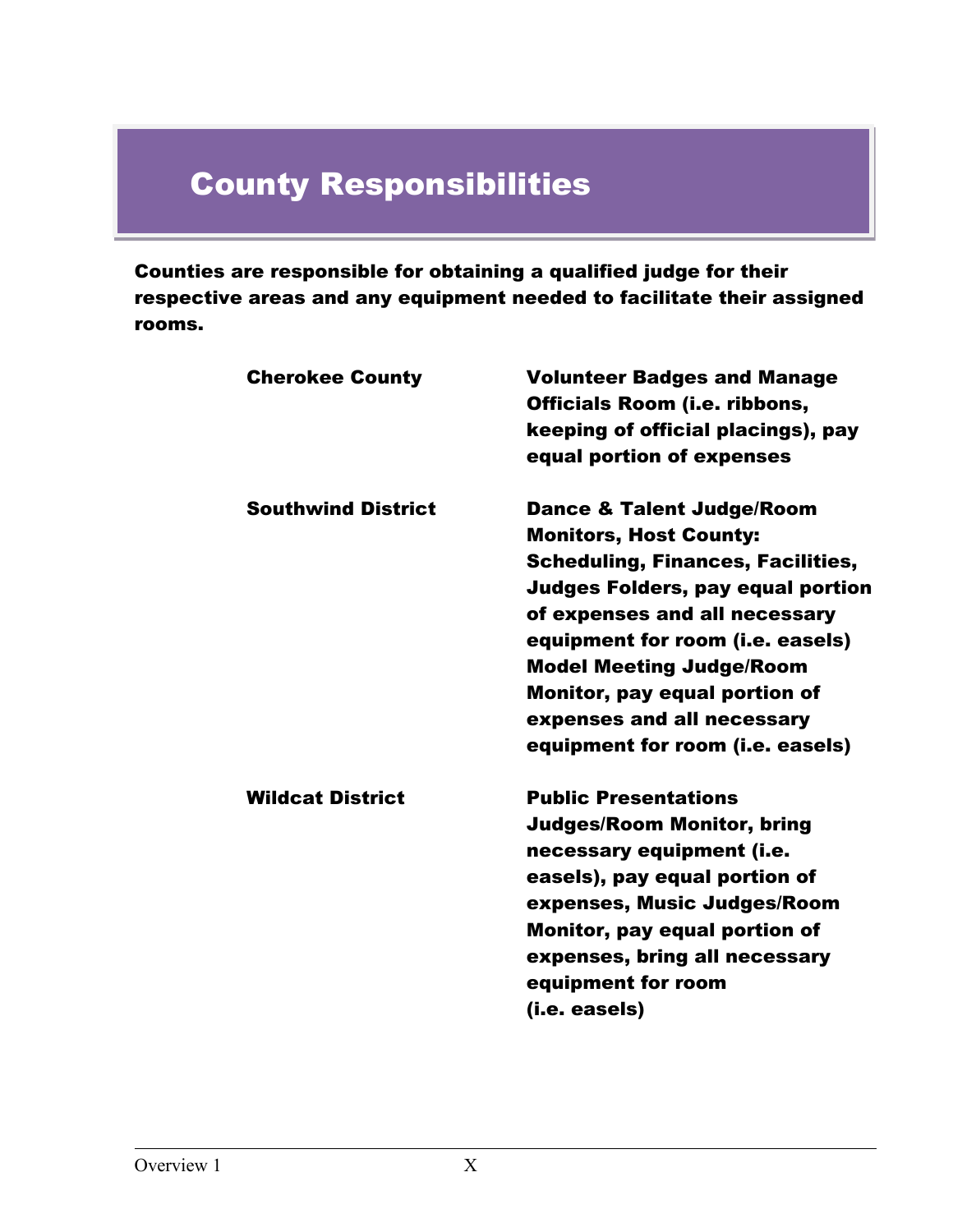# Table of Contents

| *** Chart of Permissible Motions  5                |
|----------------------------------------------------|
|                                                    |
|                                                    |
| Public Speaking Score Card 8                       |
|                                                    |
|                                                    |
| <b>Demonstration/Illustrated Talk Score Card10</b> |
|                                                    |
|                                                    |
| Show and Share Score Card 13                       |
| Model Meeting Score Card  14                       |
|                                                    |
| One-Act Play / Skit Score Card 16                  |
| Talent / Novelty Score Card  17                    |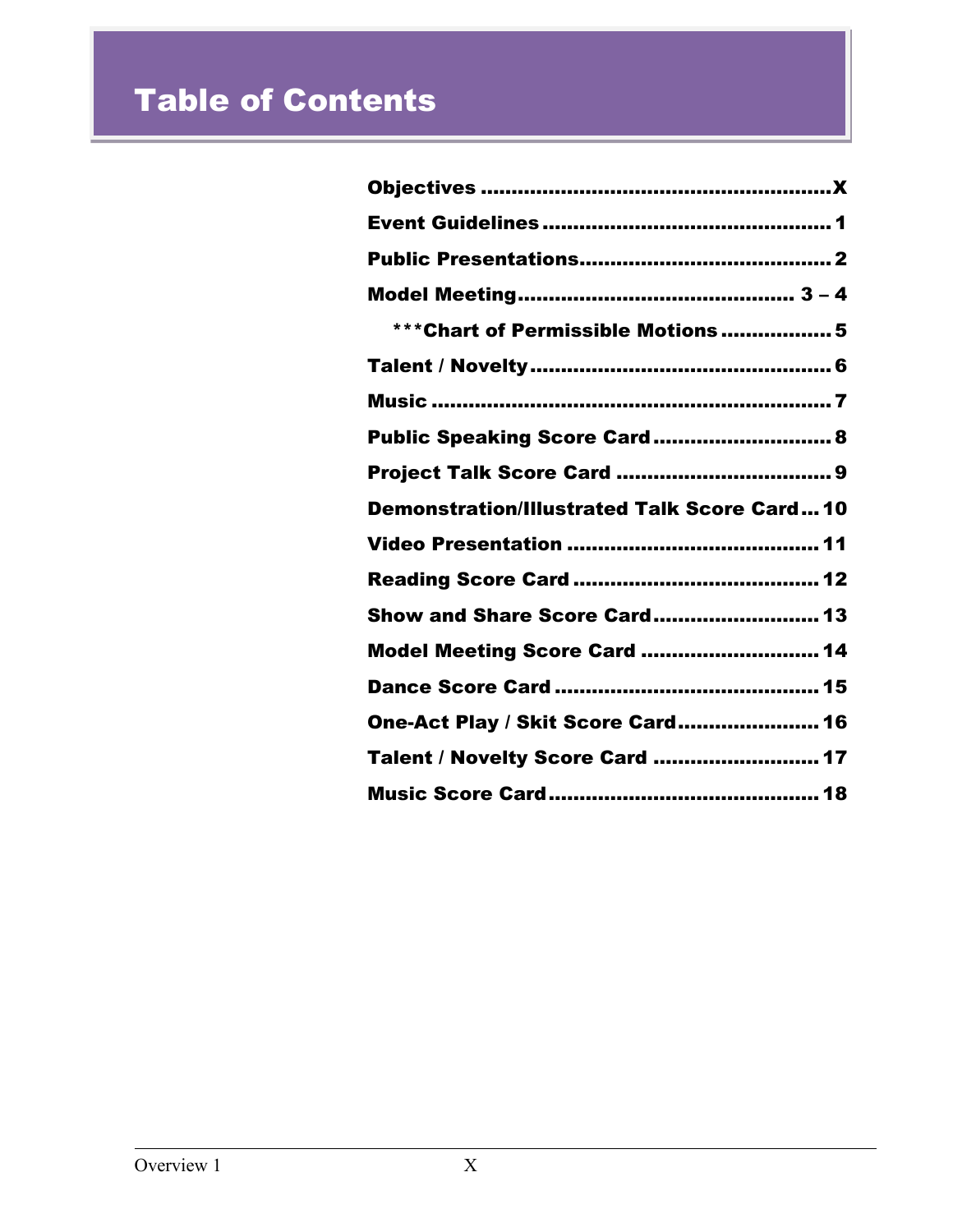## **Objectives**

# **Guidelines for 4-H Day**

 $1.5$  demonstrate the values of the 4-H and Youth program through public

|                    | To demonstrate the values of the 4-11 and Touth program unough public        |
|--------------------|------------------------------------------------------------------------------|
|                    | presentation and evaluation of:                                              |
| favorable image to | demonstrations and illustrated talks                                         |
| the public and     | talks                                                                        |
|                    | meeting procedures                                                           |
| promote            | 2. To provide additional opportunity for 4-H ers to participate in music and |
|                    | drama, and to share their talents.                                           |
| $4-H$ .            | 3. To provide opportunity for fellowship and wider acquaintance among        |
|                    | 4-H members                                                                  |
|                    | 4. To exchange information regarding Animal Sciences, Family Living,         |
|                    | Individual and Community Resources, Natural Resources, and Plant and         |
|                    | Mechanical Sciences.                                                         |
|                    | 5. To present a favorable image to the public and promote 4-H.               |

**Age is determined by Age of 4-H members on January 1, of the current 4-H year.**

Sr. Division – 13 and older Jr. Division – 12 and younger

*To present a*

**When there is an Intermediate Division (Demonstrations, Illustrated Talks, Readings) age divisions will be Jr. 7-9; Inter. 10-13; Sr. 14 & older.**

AGE of the oldest participant in a group will determine if the group entry is a Jr. or Sr. group. Example: If one youth is 14 or older and the rest are 11 and younger, the group will compete in the Sr. division. **No cloverbuds may participate at Regionals.**

#### **SPECIAL NOTES:**

- $\clubsuit$  Participants should dress appropriately. This should be considered a dress-up event.
- All entries will receive Top Blue/Purple, Blue, Red or White ribbon rating, using the Danish Ribbon System.
- $\div$  Regional Results will be announced at the completion of each division at the location of that division.
- $\div$  Top Blue = Purple Ribbon. Purples will only be awarded to those designated as a Regional Qualifier. At Regionals, Purples will be awarded as specified on Page 1 of the "Guidelines."
- *It is the option of the agents or judges to change entries from one section to another section which they deem as more appropriate based on the major theme or intent of the entry.*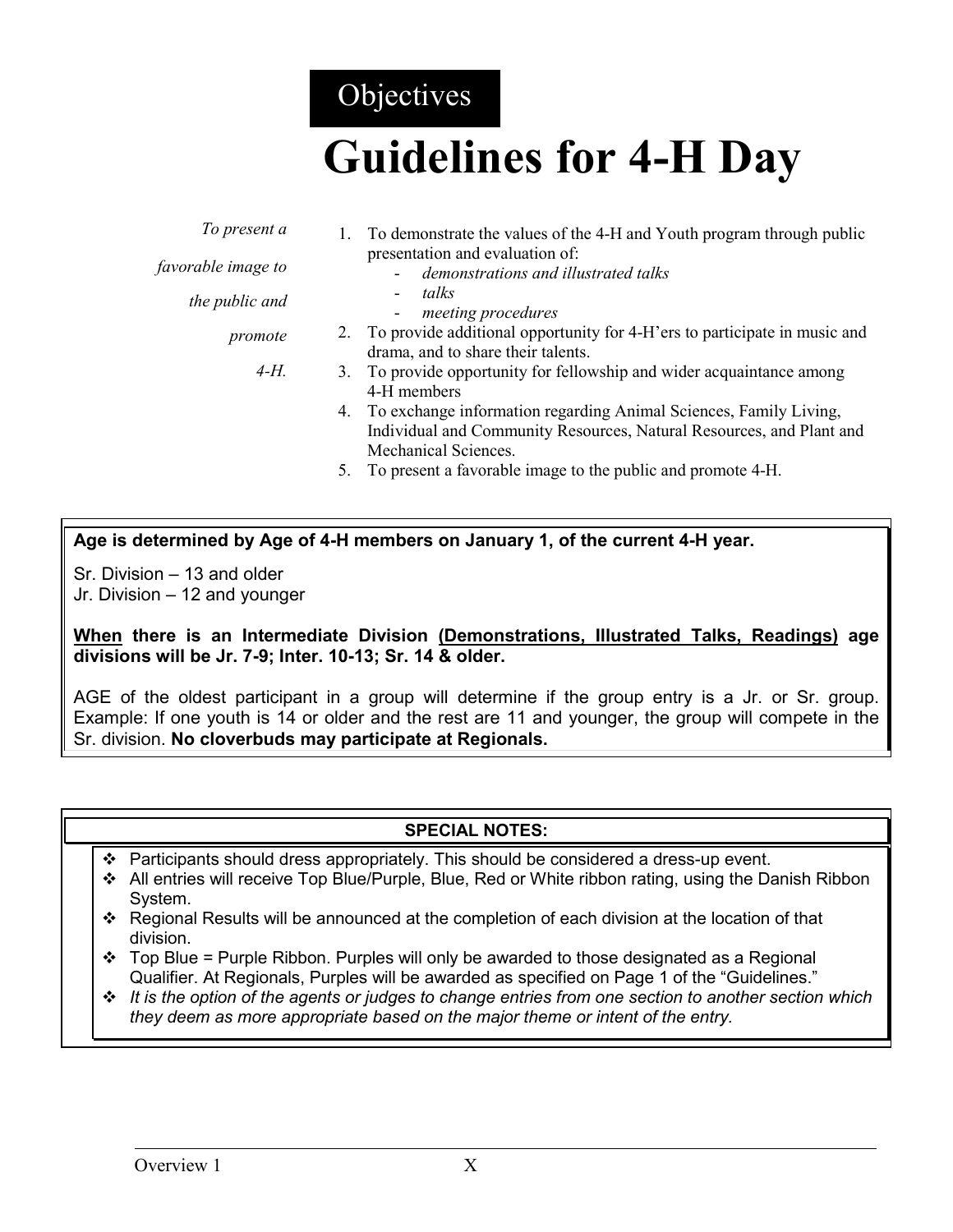| <b>Section</b>       | <b>Event</b>                 | **Regional**<br>Qualification/<br><b>Number of Top</b><br><b>Blues for County</b><br>& Regionals | $4-H$<br><b>Participants</b>    | <b>Maximum</b><br><b>Time Allowed</b> |
|----------------------|------------------------------|--------------------------------------------------------------------------------------------------|---------------------------------|---------------------------------------|
| I. Public            | <b>Speech</b>                |                                                                                                  |                                 |                                       |
| <b>Presentations</b> | Sr. Public Speaking          | $\overline{c}$                                                                                   | 1 only                          | 15 minutes                            |
|                      | Jr. Project Talks            | $\overline{2}$                                                                                   | 1 only                          | 7 minutes                             |
|                      | Demonstration/               |                                                                                                  |                                 |                                       |
|                      | <b>Illustrated Talk</b>      |                                                                                                  |                                 |                                       |
|                      | Sr. Division $(14 &$ older)  | $\overline{c}$                                                                                   | 1 or 2                          | 15 minutes                            |
|                      | Int. Division (10-13 yrs.)   | $\overline{c}$                                                                                   | $1$ or $2$                      | 10 minutes                            |
|                      | Jr. Division (7-9 yrs.)      | $\overline{2}$                                                                                   | 1 or 2                          | 10 minutes                            |
|                      | <b>Video Presentation</b>    |                                                                                                  |                                 |                                       |
|                      | One Divison                  |                                                                                                  |                                 |                                       |
|                      |                              | $\overline{2}$                                                                                   | 1 or 2                          | 10 minutes                            |
|                      |                              |                                                                                                  |                                 |                                       |
|                      | Reading                      |                                                                                                  |                                 |                                       |
|                      | Sr. Division                 | $\boldsymbol{2}$                                                                                 | 1                               | 5 minutes                             |
|                      | Int. Division                | $\overline{c}$                                                                                   |                                 | 5 minutes                             |
|                      | Jr. Division                 | $\overline{2}$                                                                                   |                                 | 5 minutes                             |
|                      | <b>Show and Share</b>        | None allowed                                                                                     | Designed for 1 <sup>st</sup> or |                                       |
|                      |                              |                                                                                                  | $2nd$ year                      | 5 minutes                             |
|                      |                              |                                                                                                  | 4-H members                     |                                       |
| II. Model            | <b>Model Meetings</b>        | $\mathbf{1}$                                                                                     | Any number of                   | 20 minutes                            |
| <b>Meetings</b>      |                              |                                                                                                  | 4-H members plus                |                                       |
|                      |                              |                                                                                                  | adult leaders                   |                                       |
| <b>III. Talent</b>   | <b>Folk Dance</b>            |                                                                                                  |                                 |                                       |
| <b>Dance</b>         | (Line, Circle, Polka,        |                                                                                                  |                                 |                                       |
|                      | Square)                      | 1 group                                                                                          | No limit                        | 5 minutes                             |
|                      | Sr. Division                 | 1 group                                                                                          | No limit                        | 5 minutes                             |
|                      | Jr. Division                 |                                                                                                  |                                 |                                       |
|                      |                              |                                                                                                  |                                 |                                       |
|                      | <b>Classic Dance</b>         |                                                                                                  |                                 |                                       |
|                      | (Tap, Ballet, interpretive,  |                                                                                                  |                                 |                                       |
|                      | individual, couple)          | 1 group                                                                                          | No limit                        | 5 minutes                             |
|                      | Sr. Division                 | 1 group                                                                                          | No limit                        | 5 minutes                             |
|                      | Jr. Division                 |                                                                                                  |                                 |                                       |
| <b>Dramatics</b>     | <b>Skits/Plays</b>           |                                                                                                  |                                 |                                       |
|                      | One Division                 | 1 group                                                                                          | No limit                        | 20 minutes                            |
| <b>Novelty</b>       | <b>Novelty</b>               |                                                                                                  |                                 |                                       |
|                      | (gymnastics, talent,         | 1 Individual                                                                                     |                                 |                                       |
|                      | karaoke, etc.)               | or Group                                                                                         | No limit                        | 5 minutes                             |
|                      | Sr. Division                 | 1 Individual                                                                                     |                                 |                                       |
|                      | Jr. Division                 | or Group                                                                                         | No limit                        | 5 minutes                             |
| <b>IV. Music</b>     | <b>Chorus</b>                |                                                                                                  |                                 |                                       |
|                      | One Division                 | 1 group                                                                                          | 6 or more                       | 2 numbers                             |
|                      | <b>Vocal Ensemble</b>        |                                                                                                  |                                 |                                       |
|                      | One Division                 |                                                                                                  |                                 |                                       |
|                      |                              | 1 group                                                                                          | $2$ to 5                        | up to 2 numbers                       |
|                      | <b>Vocal Solo</b>            |                                                                                                  |                                 |                                       |
|                      | Sr. Division                 | 1                                                                                                | 1                               | 1 number                              |
|                      | Jr. Division                 |                                                                                                  |                                 | 1 number                              |
|                      | <b>Band or Orchestra</b>     |                                                                                                  |                                 |                                       |
|                      | One Division                 | 1 group                                                                                          | 6 or more                       | 2 numbers                             |
|                      | <b>Instrumental Ensemble</b> |                                                                                                  |                                 |                                       |
|                      | One Division                 |                                                                                                  |                                 |                                       |
|                      |                              | 1 group                                                                                          | $2$ to $5$                      | up to 2 numbers                       |
|                      | <b>Instrumental Solo</b>     |                                                                                                  |                                 |                                       |
|                      | Sr. Division                 | 1                                                                                                | 1                               | 1 number                              |
|                      | Jr. Division                 | 1                                                                                                | 1                               | 1 number                              |
|                      |                              |                                                                                                  |                                 |                                       |

## **4-H Day Event Guidelines**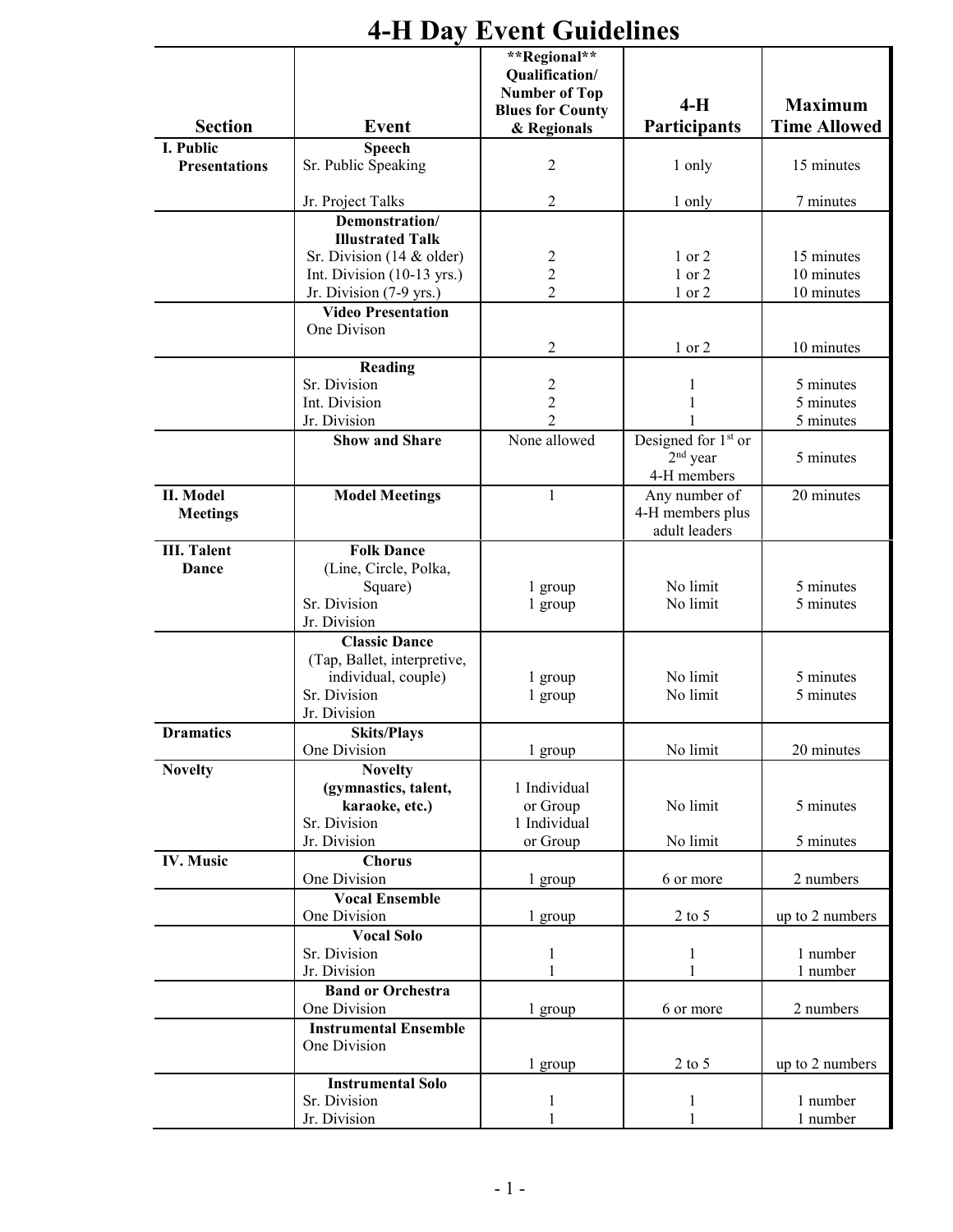#### **Public Presentations**

| <b>Sr. Public Speaking</b>                                       | Public speaking is intended to assist older, (13 years and older) more experienced<br>members further develop confidence and skill in speaking before an audience.<br>Talks are original. Visuals may be used. One or two note cards are suggested.<br>Outline should be provided for the judge. Maximum time limit is 15 minutes.<br>Each county may enter two (2) speeches from this section in the regional club<br>day.                                                                   |
|------------------------------------------------------------------|-----------------------------------------------------------------------------------------------------------------------------------------------------------------------------------------------------------------------------------------------------------------------------------------------------------------------------------------------------------------------------------------------------------------------------------------------------------------------------------------------|
| Jr. Project Talks                                                | Project talks are intended for 4-H'ers, 12 years of age and younger, to gain<br>confidence in expressing themselves before an audience. They may tell of their<br>actual project experiences. Visuals may be used. Maximum time limit is 7<br>minutes. Each county may enter two (2) talks from this section in the regional<br>club day.                                                                                                                                                     |
| <b>Demonstrations</b><br>(Jr., Int., Sr. Divisions)              | Demonstrations involve doing or making something while giving an explanation.<br>It uses actual items, supplies, equipment, people or animals while going through a                                                                                                                                                                                                                                                                                                                           |
| <b>Illustrated Talks</b><br>(Jr., Int., Sr. Divisions)           | process. There is usually a finished product to show.<br>Illustrated Talks is a presentation that tells how something is done. With an<br>illustrated talk you show pictures, charts, models, equipment and other types of<br>visual aids. The purpose is to teach the audience.                                                                                                                                                                                                              |
| Reading<br>(Jr., Int., Sr. Divisions)                            | Reading, this may be a musical, dramatic, interpretive, humorous or other type of<br>reading. The presentation should be one that can be done in 5 minutes or less.<br>Each county may enter two Sr. Division, two Int. Division and two Jr. Division<br>from this section at the regional 4-H day. Readings need not be memorized. All<br>participants must have one original of their piece to be given to the judges<br>for them to view while judging.                                    |
| <b>Video Presentation</b><br>(One Age Division)                  | Youth are encouraged to create a video using any outlet they choose. Video must<br>be created and played for judge by participant. All videos should be uploaded to<br>YouTube to eliminate compatibility issues. Because this is a new category, only<br>one age division will be offered. Participants are responsible for their own<br>electronic equipment or ensuring presentation is compatible with projector<br>and laptop provided. Presentation may be given by 1 or 2 4-H members. |
| <b>Show and Share</b><br>$(1st \text{ or } 2^{nd} \text{ year})$ | Show and Share is intended for 4-H'ers that are first or second year members, to<br>have a non-competitive public presentation experience. The presentation does not<br>have to be related to a 4-H project experience. Suggested maximum time limit is<br>5 minutes. Each participant will receive a participation ribbon. There is no<br><b>Regional 4-H Day division.</b>                                                                                                                  |
| <b>Special Note:</b>                                             | Please follow copywrite laws when participating in 4-H Day. Use of brand<br>names and trademarks are discouraged.                                                                                                                                                                                                                                                                                                                                                                             |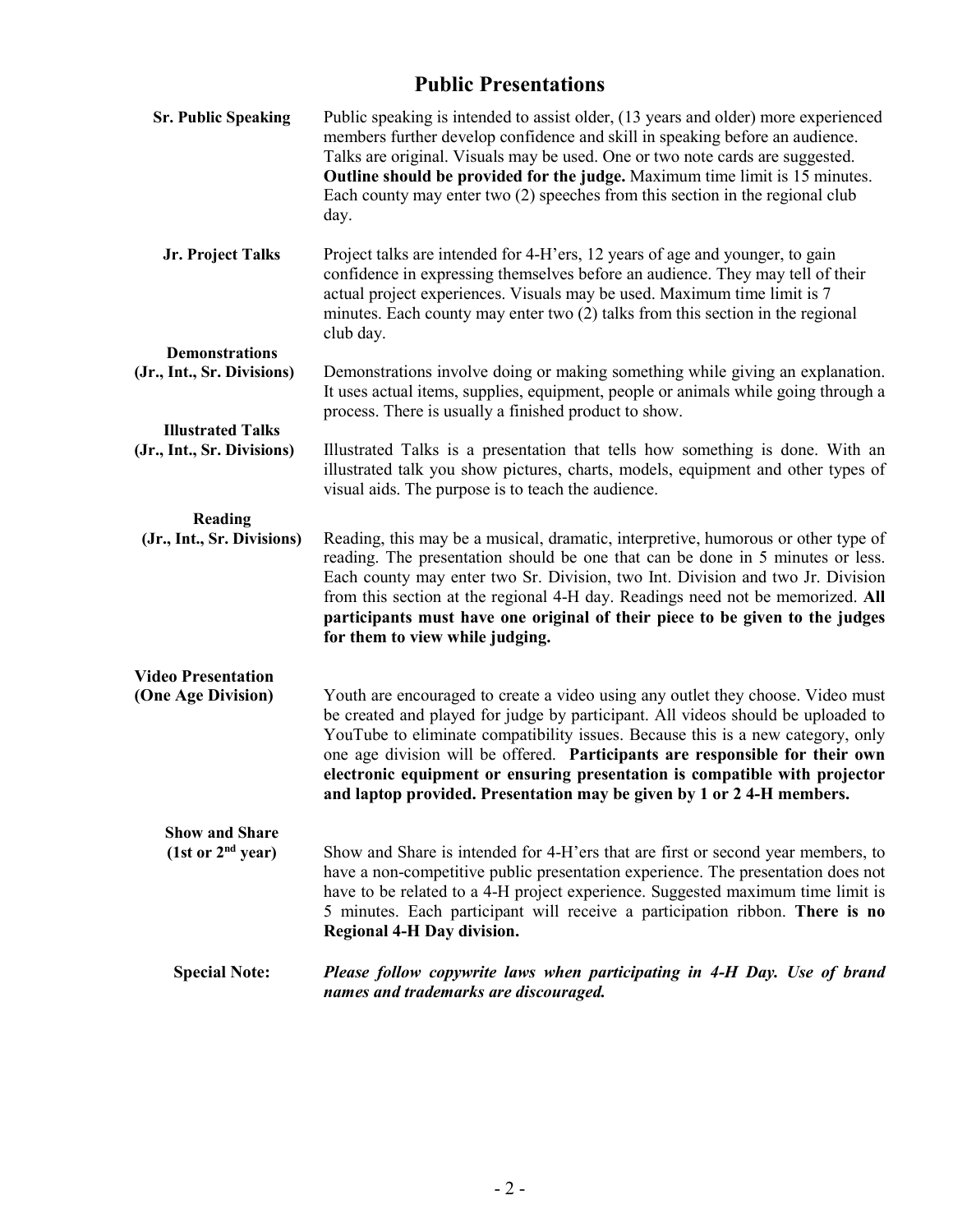#### **Model Meeting**

| <b>Model Meeting</b>                                | The 4-H model meeting has been used successfully as a device for teaching 4-<br>H'ers proper meeting procedures. Competition between clubs and counties has<br>been used to encourage 4-H youth in their efforts to add zest to the activity.                                                       |  |  |  |
|-----------------------------------------------------|-----------------------------------------------------------------------------------------------------------------------------------------------------------------------------------------------------------------------------------------------------------------------------------------------------|--|--|--|
| <b>Model Meeting</b><br><b>Suggested Guidelines</b> | 1. The group may be composed of any number of 4-H'ers and adult leaders. Each<br>county may enter one model meeting in regional club day.                                                                                                                                                           |  |  |  |
|                                                     | 2. Twenty (20) minutes are allowed for a model meeting. Time divisions for a<br>model meeting will usually fall within these limits: Opening ceremony and<br>business, 12 to 14 minutes; recreation, 4 to 5 minutes; and closing ceremony<br>and announcements, 2 minutes.                          |  |  |  |
|                                                     | 3. Roll call is part of the meeting. Special parliamentary problems may be used<br>in the 4-H day; the decision may be made locally or by the Regional 4-H Day<br>planning committee.                                                                                                               |  |  |  |
|                                                     | 4. Recreation may be at any time during the meeting. Some clubs prefer to have<br>their recreation at the start of the meeting rather than the end.                                                                                                                                                 |  |  |  |
|                                                     | The group will be required to complete the following four (4) parliamentary<br>5.<br>practices. A ten $(10)$ point deduction will be made from the group's score<br>for each practice not successfully completed.<br>a. Make a Main Motion<br>b. Motion to Adjourn<br>c. Point of Order<br>d. Amend |  |  |  |
|                                                     | 6. The group will also conduct business using two (2) of the Permissible<br>Motions (assigned by year). This will be the same assignment for County<br>and Regional 4-H Day. $A$ ten (10) point deduction will be made from the<br>group's score for each practice not successfully completed.      |  |  |  |
| <b>Model Meeting</b><br><b>Resource</b>             | "Parliamentary Practice for 4-H Club" County Extension Office<br>"The Meeting Will Come To Order" County Extension Office                                                                                                                                                                           |  |  |  |
| <b>Score Card Explanation</b>                       | Note the four main divisions of the model meeting scorecard and the relative<br>importance give to each division. Twenty minutes will be allowed for a<br>model meeting.                                                                                                                            |  |  |  |
|                                                     | Minutes and Agenda do not need to be turned in to the judge before or after<br>the meeting.                                                                                                                                                                                                         |  |  |  |

٠

 $\equiv$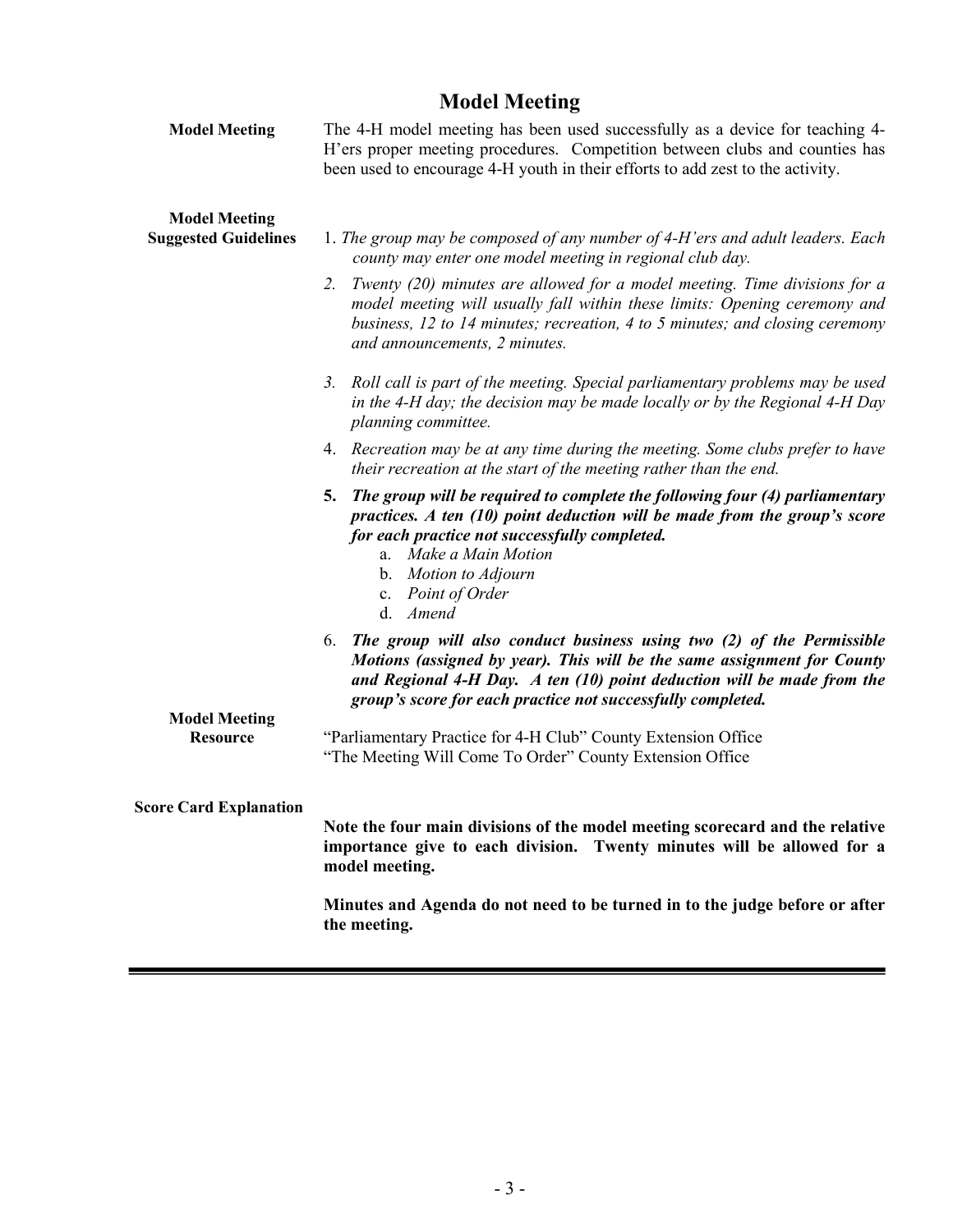#### Model Meeting (continued)

#### **Score Card Explanation**

| Score Card Explanation<br>(Business)          | <b>Business:</b> Follow the order of business as given in the 4-H Secretary's Record<br>Book.                                                                                                                                                                                                                                                                                                                                                                                     |
|-----------------------------------------------|-----------------------------------------------------------------------------------------------------------------------------------------------------------------------------------------------------------------------------------------------------------------------------------------------------------------------------------------------------------------------------------------------------------------------------------------------------------------------------------|
|                                               | Plan the business meeting to display 4-H'ers skills in conducting a meeting and<br>their ability to use correct parliamentary procedure. There will not be time for<br>lengthy discussion of motions. The parliamentary procedures used should<br>expedite, not obstruct business. Naturalness and alertness are as important in the<br>business meetings as in the program.                                                                                                      |
|                                               | Reports should give interesting, valuable information. They should be complete,<br>but concise.                                                                                                                                                                                                                                                                                                                                                                                   |
| <b>Score Card Explanation</b><br>(Ceremonies) | Ceremonies: There should be one major ceremony such as initiation, installation,<br>placing seal on the charter, older 4-H'er "graduation", leadership recognition,<br>citizenship, or other ceremony in addition to routine opening and closing<br>ceremonies. Ceremonies should be well done and impressive. Originality is<br>desirable, but it is more important to have a ceremony be meaningful and<br>impressive. Ceremonies may be used where appropriate in the meeting. |
| <b>Score Card Explanation</b><br>(Attitude)   | Attitude: Naturalness, alertness, enthusiasm, and teamwork are desired. The<br>presentation should give the impression of an actual 4-H meeting. Look at and<br>talk to 4-H'ers, not to the audience.                                                                                                                                                                                                                                                                             |
|                                               | Recreation and Songs should display participation from the membership and<br>adapted to the age of the group, while teaching teamwork.                                                                                                                                                                                                                                                                                                                                            |
|                                               | The seating arrangement may be as desired for the best hearing, seeing,<br>participating, and effective use of space.                                                                                                                                                                                                                                                                                                                                                             |
| <b>Score Card Explanation</b><br>(Leaders)    | <b>Leaders:</b> Participation in the meeting should be done as the leader(s) normally<br>do. They need not answer roll call. Advice and counsel will be in order and may<br>include announcements and reports.                                                                                                                                                                                                                                                                    |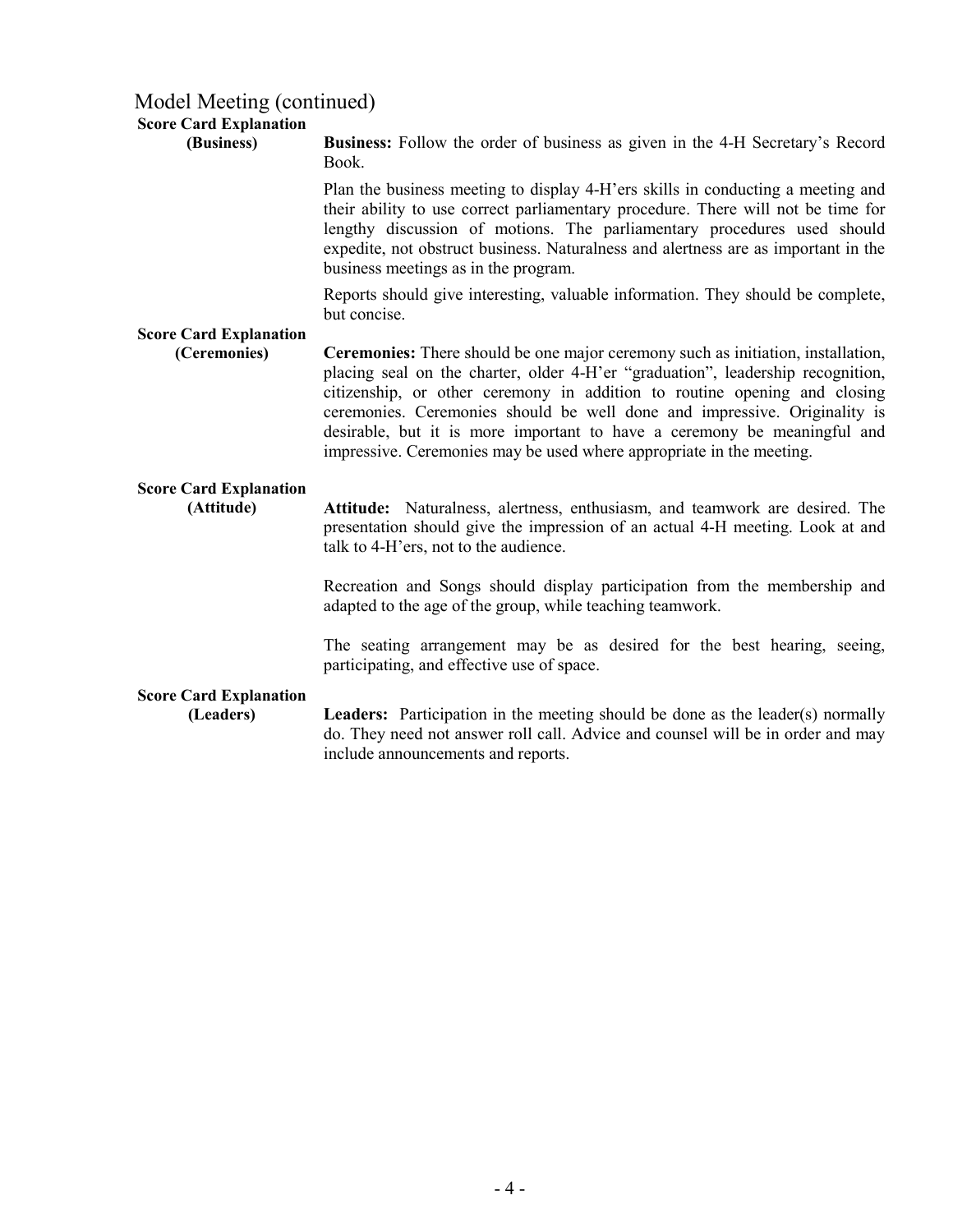#### **Chart of Permissible Motions**

| Motion / Year Used                                             | Second<br>Required | Debatable      | Amendable      | Vote<br>Required                               | Reconsider      |  |
|----------------------------------------------------------------|--------------------|----------------|----------------|------------------------------------------------|-----------------|--|
| <b>Privileged Motions</b>                                      |                    |                |                |                                                |                 |  |
| Fix the Time to Which to Adjourn $\sim$ 2024                   | Yes                | N <sub>0</sub> | Yes            | Majority                                       | Yes             |  |
| $Adjourn \sim Required$                                        | Yes                | N <sub>0</sub> | N <sub>o</sub> | Majority                                       | N <sub>0</sub>  |  |
| $Recess \sim 2025$                                             | Yes                | No             | Yes            | Majority                                       | N <sub>o</sub>  |  |
| Raise a Question of Privilege $\sim$ 2028                      | No                 | N <sub>o</sub> | No             | Chair Grants                                   | N <sub>o</sub>  |  |
| Call for the Orders of the Day $\sim$ 2027                     | No                 | No             | No             | No vote, demand                                | No              |  |
| <b>Subsidiary Motions</b>                                      |                    |                |                |                                                |                 |  |
| Lay on the Table $\sim$ 2029                                   | Yes                | No             | No             | Majority                                       | Neg. only $(3)$ |  |
| Previous Question $\sim$ 2031                                  | Yes                | No             | N <sub>o</sub> | 2/3                                            | Yes             |  |
| Limit or Extend Limits of Debate $\sim$ 2027                   | Yes                | N <sub>o</sub> | Yes            | 2/3                                            | Yes             |  |
| Postpone to a Certain Time (or Definitely) $\sim$ 2026         | Yes                | Yes            | Yes            | Majority                                       | Yes             |  |
| <b>Commit or Refer <math>\sim</math> 2022</b>                  | Yes                | Yes            | Yes            | Majority                                       | Yes             |  |
| $A$ mend ~ Required                                            | Yes                | Yes(1)         | Yes            | Majority                                       | Yes             |  |
| Postpone Indefinitely $\sim$ 2023                              | Yes                | Yes            | N <sub>o</sub> | Majority                                       | Affirm. Only    |  |
| <b>Main Motion ~ Required</b>                                  | Yes                | Yes            | Yes            | Majority                                       | Yes             |  |
| <b>Incidental Motions</b>                                      |                    |                |                |                                                |                 |  |
| Appeal $\sim$ 2025                                             | Yes                | Yes $(1)$      | No             | Majority                                       | Yes             |  |
| Division of the Assembly $\sim$ 2029                           | N <sub>0</sub>     | N <sub>0</sub> | N <sub>o</sub> | No vote, demand                                | N <sub>0</sub>  |  |
| Division of a Question $\sim$ 2030                             | Yes                | N <sub>o</sub> | Yes            | Majority                                       | No              |  |
| Objection to the Consideration of a Question $\sim 2028$       | No                 | No             | N <sub>o</sub> | 2/3                                            | Neg. Only       |  |
| Parliamentary Inquiry $\sim$ 2026                              | No                 | No             | No             | Chair answers                                  | No              |  |
| Point of Order ~ Required                                      | No                 | N <sub>0</sub> | No             | Normally no vote, Chair rules                  | N <sub>0</sub>  |  |
| Suspend the Rules $\sim$ 2031                                  | Yes                | N <sub>o</sub> | N <sub>o</sub> | (2)                                            | N <sub>o</sub>  |  |
| Withdraw a Motion $\sim$ 2030                                  | No(3)              | No             | No             | Majority (3)                                   | Neg. Only       |  |
| <b>Motions That Bring A Question Again Before The Assembly</b> |                    |                |                |                                                |                 |  |
| Reconsider $\sim$ 2022                                         | Yes                | Yes(1)         | N <sub>o</sub> | Majority                                       | N <sub>o</sub>  |  |
| Rescind $\sim$ 2024                                            | Yes                | Yes            | Yes            | Maj. with notice, or maj. of<br>membership (3) | Neg. only       |  |
| Take from the Table $\sim$ 2023                                | Yes                | No             | N <sub>o</sub> | Majority                                       | No              |  |

(1) If applied to a debatable motion

(2) Rules of Order – 2/3 vote, standing rules 2/3 majority vote

(3) Refer to *Robert's Rules of Order Newly Revised* (10th edition) for rule(s)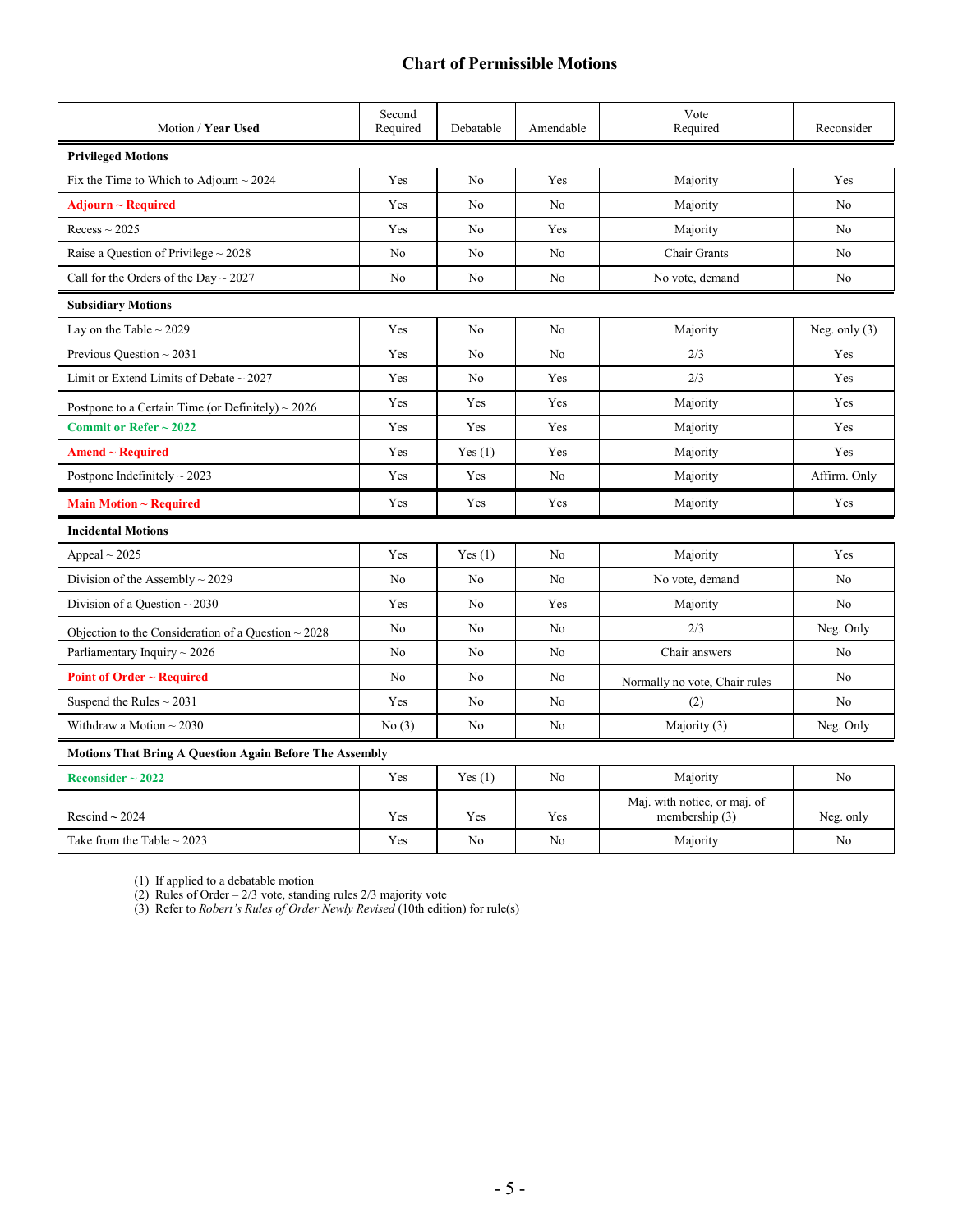## **Talent**

| <b>Dance</b>                               | The kind of music is the choice of the group. A tape or live music may be used. It<br>is suggested that each group be limited to one dance or 5 minutes performing<br>time. Each county may enter one Senior group and one Junior group at regional<br>4-H day.                                                                                                                                                                                                                                                                                           |
|--------------------------------------------|-----------------------------------------------------------------------------------------------------------------------------------------------------------------------------------------------------------------------------------------------------------------------------------------------------------------------------------------------------------------------------------------------------------------------------------------------------------------------------------------------------------------------------------------------------------|
|                                            | Folk Step Dance: This may be a circle dance, line dance, polka, square, etc. It is<br>suggested that each group be limited to one dance or to 5 minutes performing<br>time. Each county may enter one Senior group and one Junior group at regional<br>4-H day.                                                                                                                                                                                                                                                                                           |
|                                            | Classic Dance: This may be a tap dance, ballet, interpretive, acrobatic dance, or<br>other type of dance done by an individual or by a group. It is suggested that<br>participants be limited to one dance of 5 minutes performing time. Each county<br>may enter one Senior group and one Junior group at regional 4-H day.                                                                                                                                                                                                                              |
| <b>Dramatics</b>                           | <b>Play/Skit:</b> This section is designed for original plays or skits written by 4-H<br>members or other amateurs. Any size group may participate. Original plays and<br>skits should not exceed 20 minutes. Each county may enter one group at regional<br>4-H day.                                                                                                                                                                                                                                                                                     |
|                                            | The curtain may be dropped to denote the passing of time. A change of setting is<br>not permitted during the drop of the curtain.                                                                                                                                                                                                                                                                                                                                                                                                                         |
| Note royalty fees if<br><i>applicable!</i> | If a royalty play is used, the group must be responsible for the royalty, receipt for<br>the payment of which must be given to the judges before the play is presented.<br>Failure to comply with this rule will be considered as automatic withdrawal.                                                                                                                                                                                                                                                                                                   |
|                                            | - The maximum time allowed shall be 20 minutes from time of the rise of the first<br>curtain to the drop of the final curtain.<br>- Each group will be responsible for all scenery, property and effects.<br>- On most stages, all plays will use the same drapes as a background.<br>- A maximum of 15 minutes may be used by a county to set the stage for its play.<br>- No play is barred because of previous presentations of 4-H events.<br>- Each county may enter one group at Regional 4-H Day.<br>- No combustible materials allowed (i.e. hay) |
| <b>Novelty</b>                             | This is a miscellaneous grouping that may include talent such as novelty<br>numbers, karaoke, pantomime, puppets, gymnastics, ventriloquist acts, or other<br>types of talent. An individual or group may participate. A time limit of 5 minutes<br>is suggested. Each county may enter one group at regional 4-H day.                                                                                                                                                                                                                                    |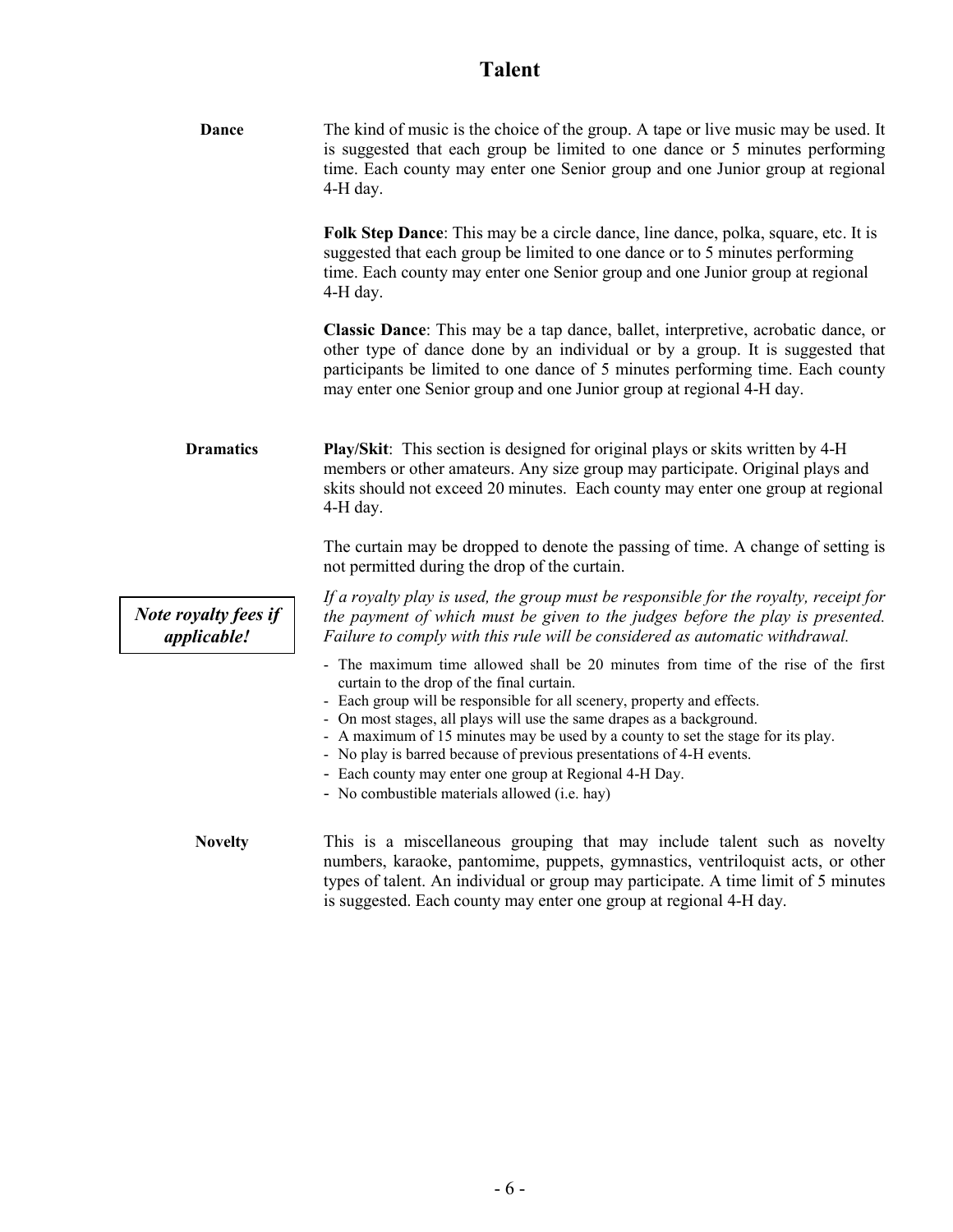#### **Music**

|                          | All participants must have one original of their piece(s) to be given to the<br>judges for them to view while judging. Measures must be numbered. |
|--------------------------|---------------------------------------------------------------------------------------------------------------------------------------------------|
| <b>Chorus</b>            | 1.<br>A chorus may be composed of 6 or more 4-H members.                                                                                          |
|                          | Each group will sing two numbers of their own choosing.<br>2.                                                                                     |
|                          | Copy of selections will be given to the judges prior to performing.<br>3.                                                                         |
|                          | Singing may be with or without accompanist.<br>4.                                                                                                 |
|                          | The director and the accompanist need not be 4-H member, but they cannot sing<br>5.                                                               |
|                          | with the group unless they are 4-H members.                                                                                                       |
|                          | Selections should be memorized.<br>6.                                                                                                             |
|                          | Each county may enter one group at the regional club day.<br>7.                                                                                   |
| <b>Vocal Ensemble</b>    | Group may be composed of 2 to 5 4-H members, not including the accompanist.<br>1.                                                                 |
|                          | 2.<br>Each group will sing up to two numbers of their own choosing.                                                                               |
|                          | Copy of selections will be given to the judges prior to performing.<br>3.                                                                         |
|                          | Accompanist need not be a 4-H member.<br>4.                                                                                                       |
|                          | Selections should be memorized.<br>5.                                                                                                             |
|                          | 6.<br>Each county may enter one group at the regional club day.                                                                                   |
| <b>Vocal Solo</b>        | Participant will sing one number.<br>1.                                                                                                           |
|                          | Copy of selection is to be given to judges prior to performing.<br>2.                                                                             |
|                          | Accompanist need not be a 4-H member.<br>3.                                                                                                       |
|                          | Selection should be memorized.<br>4.                                                                                                              |
|                          | Each county may enter one (1) Senior Division and one (1) Junior Division<br>5.<br>group from this section at the regional club day.              |
| <b>Band or Orchestra</b> | Group may be composed of 6 or more 4-H members.<br>1.                                                                                             |
|                          | Each group will play two numbers of their own choosing.<br>2.                                                                                     |
|                          | Copy of conductor's scores will be given to the judges before playing.<br>3.                                                                      |
|                          | The director need not be 4-H member, but they cannot sing with the group unless<br>4.<br>they are 4-H members.                                    |
|                          | Each county may enter group at the regional club day.<br>5.                                                                                       |
| <b>Inst. Ensemble</b>    | Group may be composed of 2 to 5 4-H members, not including the accompanist.<br>1.                                                                 |
|                          | Each group will play up to two numbers of their own choosing.<br>2.                                                                               |
|                          | Copy of selections will be given to the judges prior to performing.<br>3.                                                                         |
|                          | The instrumentation should include only recognized instruments of the band or<br>4.<br>orchestra.                                                 |
|                          | Accompanist need not be a 4-H member where the piano is for accompaniment<br>5.                                                                   |
|                          | only, as for a trumpet trio. The pianist must be a 4-H member when the piano is<br>one of the instruments as in a string trio or similar group.   |
|                          | Each county may enter at the regional club day.<br>6.                                                                                             |
| <b>Instrumental Solo</b> | Participant will play one number.<br>1.                                                                                                           |
|                          | Copy of selection is to be given to judges prior to performing.<br>2.                                                                             |
|                          | Accompanist need not be a 4-H member.<br>3.                                                                                                       |
|                          | 4.<br>Each county may enter one (1) Senior Division and one (1) Junior Division                                                                   |
|                          | group from this section at the regional club day.                                                                                                 |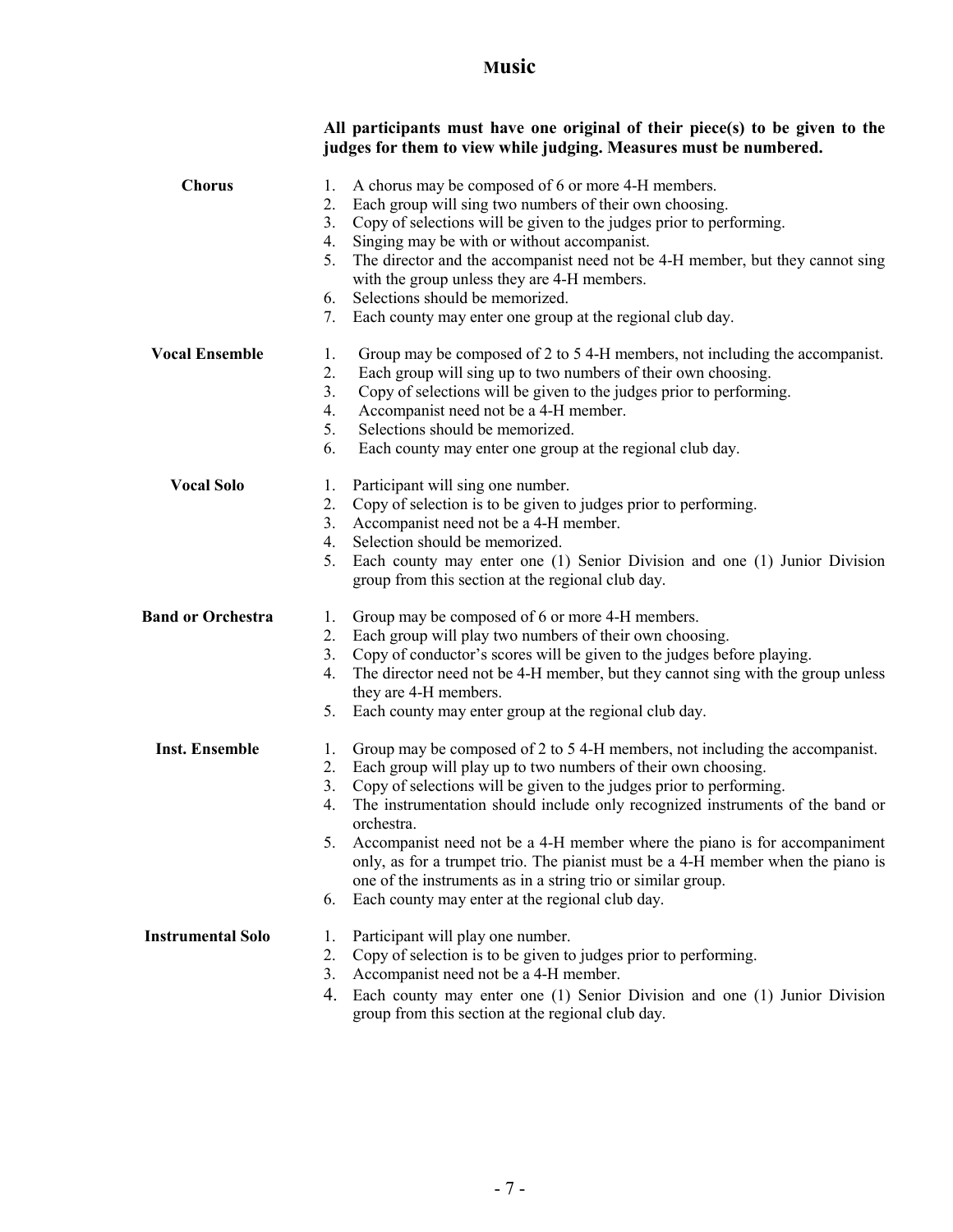# Score Card for Public Speaking (Contestants 13 and older)

|                                   |          |                               | Time: |
|-----------------------------------|----------|-------------------------------|-------|
| Name                              |          |                               |       |
|                                   |          |                               |       |
|                                   |          | Time not to exceed 15 minutes | Total |
| Points to Consider                | (points) | <b>Judges Comments</b>        |       |
| Material<br>Outline turned in     | 15       |                               |       |
| Organization                      | 25       |                               |       |
| Language and Voice                | 10       |                               |       |
| Fluency                           | 15       |                               |       |
| Pronunciation and<br>Articulation | 10       |                               |       |
| Eye Contact and<br>Articulation   | 15       |                               |       |
| Appearance                        | 10       |                               |       |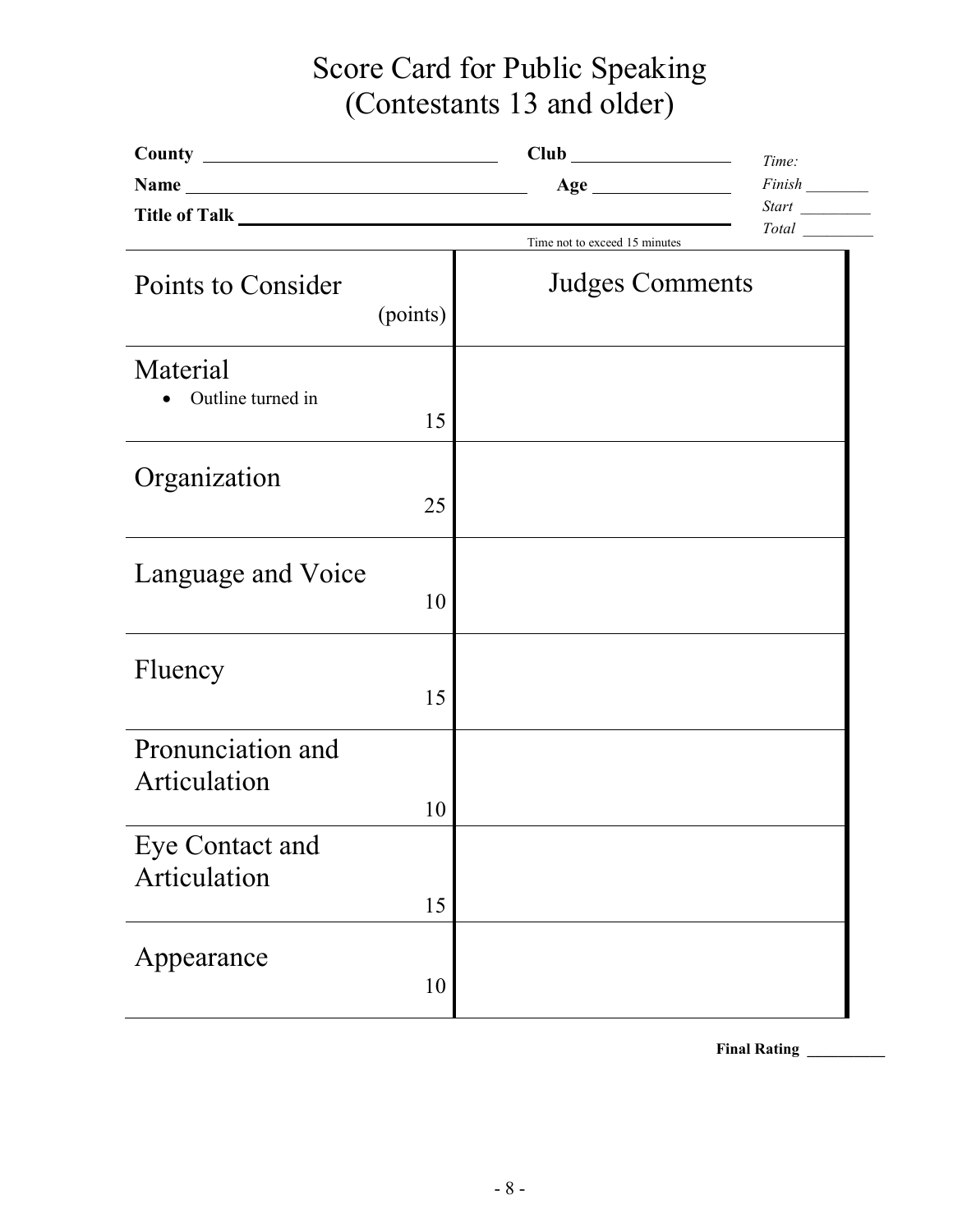# Score Card for Project Talks (Contestants 12 years of age and younger)

|                                                                                                                                                                                                                                                                                                                                                                                     |          |                              | Time: |
|-------------------------------------------------------------------------------------------------------------------------------------------------------------------------------------------------------------------------------------------------------------------------------------------------------------------------------------------------------------------------------------|----------|------------------------------|-------|
|                                                                                                                                                                                                                                                                                                                                                                                     |          |                              |       |
|                                                                                                                                                                                                                                                                                                                                                                                     |          | Time not to exceed 7 minutes |       |
| Points to Consider                                                                                                                                                                                                                                                                                                                                                                  | (points) | <b>Judges Comments</b>       |       |
|                                                                                                                                                                                                                                                                                                                                                                                     |          |                              |       |
| Subject Matter<br>Worthwhile and practical<br>Related to 4-H project<br>Information accurate, compete<br>And up-to-date.                                                                                                                                                                                                                                                            |          |                              |       |
|                                                                                                                                                                                                                                                                                                                                                                                     | 40       |                              |       |
| Appearance<br>Well groomed<br>Good posture                                                                                                                                                                                                                                                                                                                                          |          |                              |       |
|                                                                                                                                                                                                                                                                                                                                                                                     | 10       |                              |       |
| Presentation<br>Attention gained in introduction<br>Voice natural, words distinct<br>Poised, friendly, confident<br>Originality shown<br>Convincing, interest held<br>Visual aids, (if used) - neat,<br>attractive, easily seen<br>effectively used.<br>Well organized, words well chosen,<br>Not memorized<br>Personal experience related.<br>Important points stressed in summary |          |                              |       |
|                                                                                                                                                                                                                                                                                                                                                                                     | 50       |                              |       |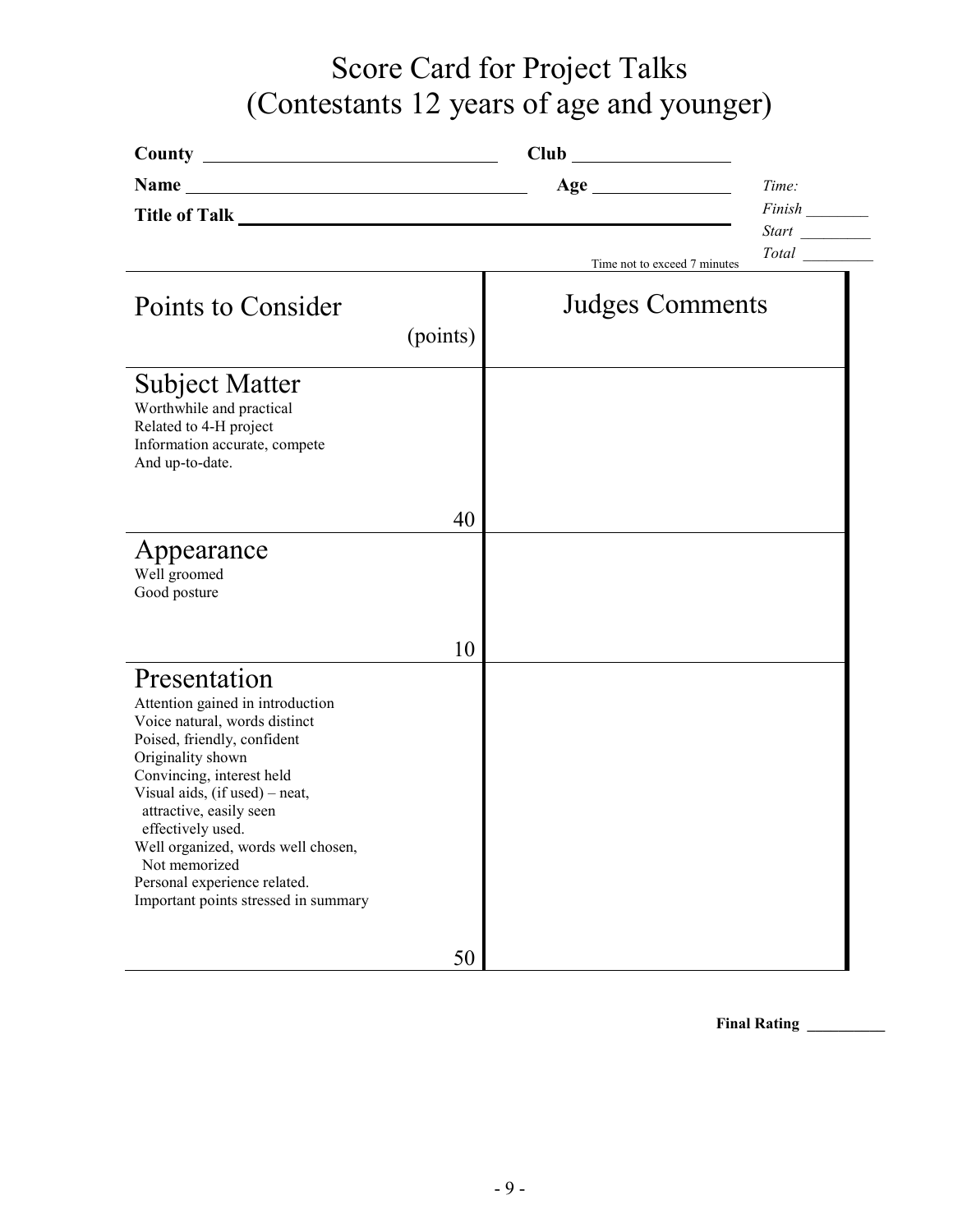# Demonstration – Illustrated Talk Score Card

|                                                                                                                                                                                                                                                                                                                                         |                                                               | (Jr., Int., and Sr. Division) | Time:               |
|-----------------------------------------------------------------------------------------------------------------------------------------------------------------------------------------------------------------------------------------------------------------------------------------------------------------------------------------|---------------------------------------------------------------|-------------------------------|---------------------|
| Name                                                                                                                                                                                                                                                                                                                                    |                                                               |                               |                     |
|                                                                                                                                                                                                                                                                                                                                         |                                                               |                               |                     |
|                                                                                                                                                                                                                                                                                                                                         | Time not to exceed 10 min. for Jr. & Int. and 15 min. for Sr. |                               |                     |
| Points to Consider                                                                                                                                                                                                                                                                                                                      | <b>Judges Comments</b><br>(points)                            |                               |                     |
| Introduction<br>Interesting, short,<br>gain attention                                                                                                                                                                                                                                                                                   | 10                                                            |                               |                     |
| Appearance<br>Dress suitable for work being<br>done, well groomed, good posture                                                                                                                                                                                                                                                         | 10                                                            |                               |                     |
| Presentation<br>Voice natural, words distinct<br>Poised, friendly, confident<br>Time and material well used<br>Originality shown<br>Convincing, interest held<br>Well organized, words well chosen<br>Skillful workmanship, if team,<br>good teamwork<br>Work and talk coordinated<br>Plain view of audience<br>Table, neat and orderly | 30                                                            |                               |                     |
| Subject Matter<br>Important points emphasized<br>Information accurate and complete<br>Information usable by others<br>Worthwhile and practical<br>Suitable for age and ability level<br>of participant                                                                                                                                  | 30                                                            |                               |                     |
| Visuals/Equipment                                                                                                                                                                                                                                                                                                                       |                                                               |                               |                     |
| Charts, posters easily read<br>Suitable for work done                                                                                                                                                                                                                                                                                   |                                                               |                               |                     |
|                                                                                                                                                                                                                                                                                                                                         | 10                                                            |                               |                     |
| Summary<br>Important points stressed<br>Finished product displayed<br>(if there is one)<br>Questions answered satisfactorily<br>Closing definite, table left neat                                                                                                                                                                       |                                                               |                               |                     |
|                                                                                                                                                                                                                                                                                                                                         | 10                                                            |                               | <b>Final Rating</b> |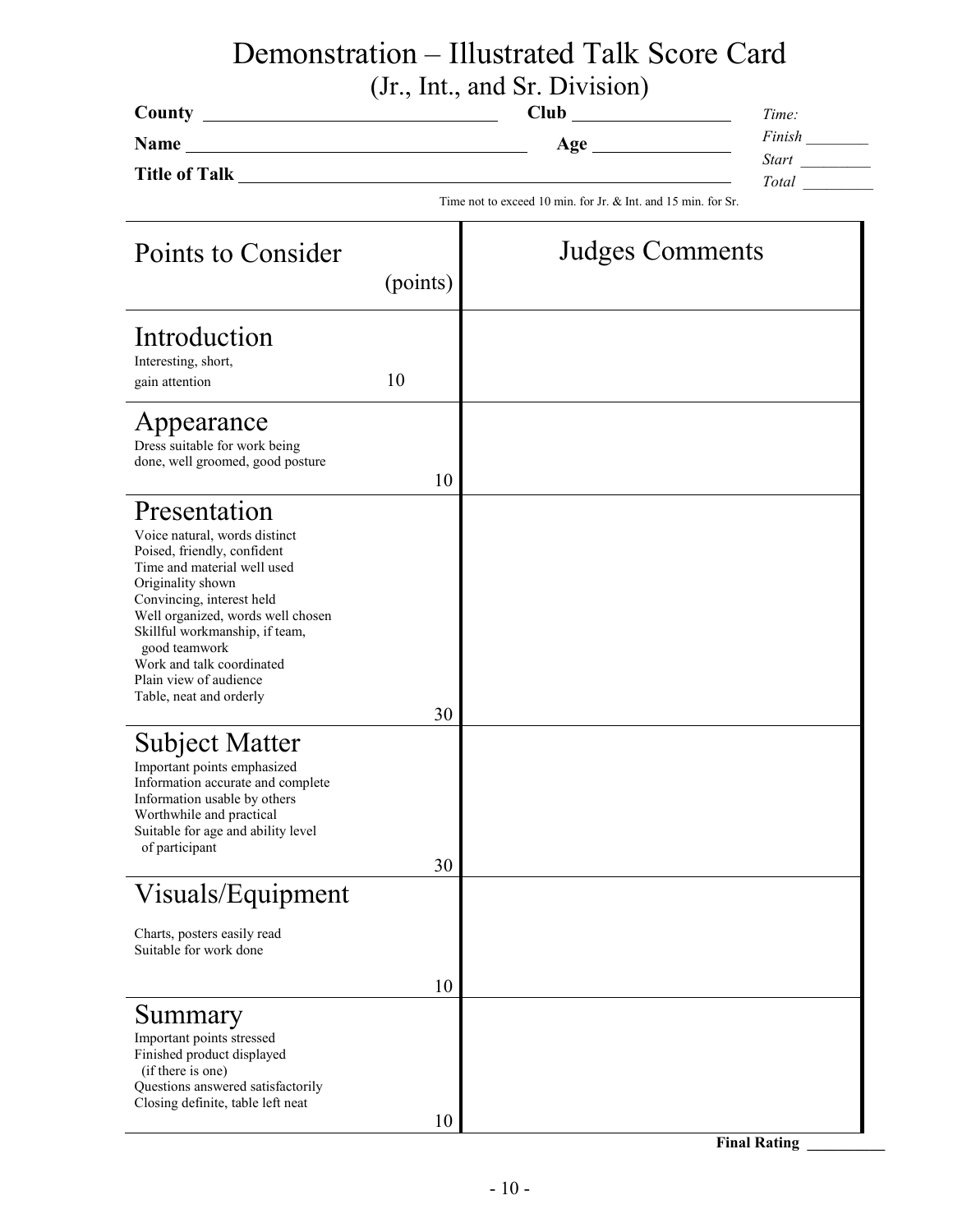# Video Presentation Score Card

(One Age Division)

| County               | Club | Time:        |
|----------------------|------|--------------|
| Name(s)              | Age  | Finish       |
| <b>Title of Talk</b> |      | <b>Start</b> |
|                      |      | Total        |

Time not to exceed 10 min.

Ť

| Points to Consider                                                                                                                                                                                                                                                                                                                      |          | <b>Judges Comments</b> |
|-----------------------------------------------------------------------------------------------------------------------------------------------------------------------------------------------------------------------------------------------------------------------------------------------------------------------------------------|----------|------------------------|
|                                                                                                                                                                                                                                                                                                                                         | (points) |                        |
| Introduction<br>Interesting, short,<br>gain attention                                                                                                                                                                                                                                                                                   | 10       |                        |
| Appearance<br>Dress suitable for work being<br>done, well groomed, good posture                                                                                                                                                                                                                                                         | 10       |                        |
| Presentation<br>Voice natural, words distinct<br>Poised, friendly, confident<br>Time and material well used<br>Originality shown<br>Convincing, interest held<br>Well organized, words well chosen<br>Skillful workmanship, if team,<br>good teamwork<br>Work and talk coordinated<br>Plain view of audience<br>Table, neat and orderly | 30       |                        |
| <b>Subject Matter</b><br>Important points emphasized<br>Information accurate and complete<br>Information usable by others<br>Worthwhile and practical<br>Suitable for age and ability level<br>of participant                                                                                                                           | 30       |                        |
| Summary<br>Important points stressed<br>Finished product displayed<br>(if there is one)<br>Questions answered satisfactorily<br>Closing definite, table left neat                                                                                                                                                                       | 10       |                        |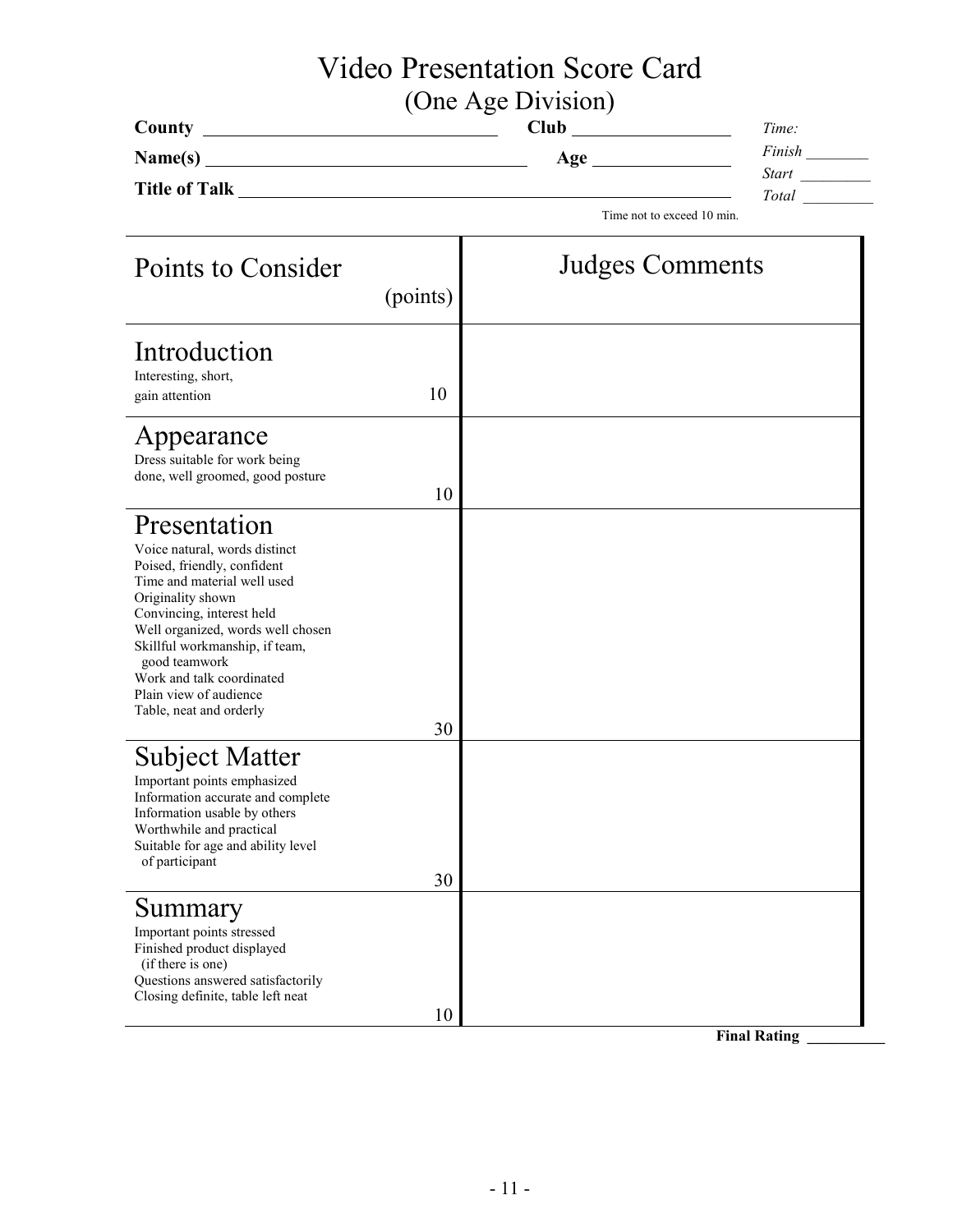# Reading Score Card (Jr., Int., and Sr. Division)

|                      |      |     | Time:        |
|----------------------|------|-----|--------------|
| County               | Club |     | Finish       |
| Name                 |      | Age | <b>Start</b> |
| <b>Title of Talk</b> |      |     | Total        |

Time not to exceed 5 minutes

| Points to Consider<br>(points)                                                                                                         | <b>Judges Comments</b> |
|----------------------------------------------------------------------------------------------------------------------------------------|------------------------|
| <b>Choice of Material</b><br>Suitable for age & occasion<br>15                                                                         |                        |
| <b>Eye Contact and Projection</b><br>Voice natural, words distinct<br>Poised, friendly, confident<br>Time and material well used<br>15 |                        |
| Language and Voice<br>Was the interpretation of the reading good<br>20                                                                 |                        |
| Fluency<br>20                                                                                                                          |                        |
| Pronunciation and<br>Articulation<br>20                                                                                                |                        |
| Appearance<br>10                                                                                                                       |                        |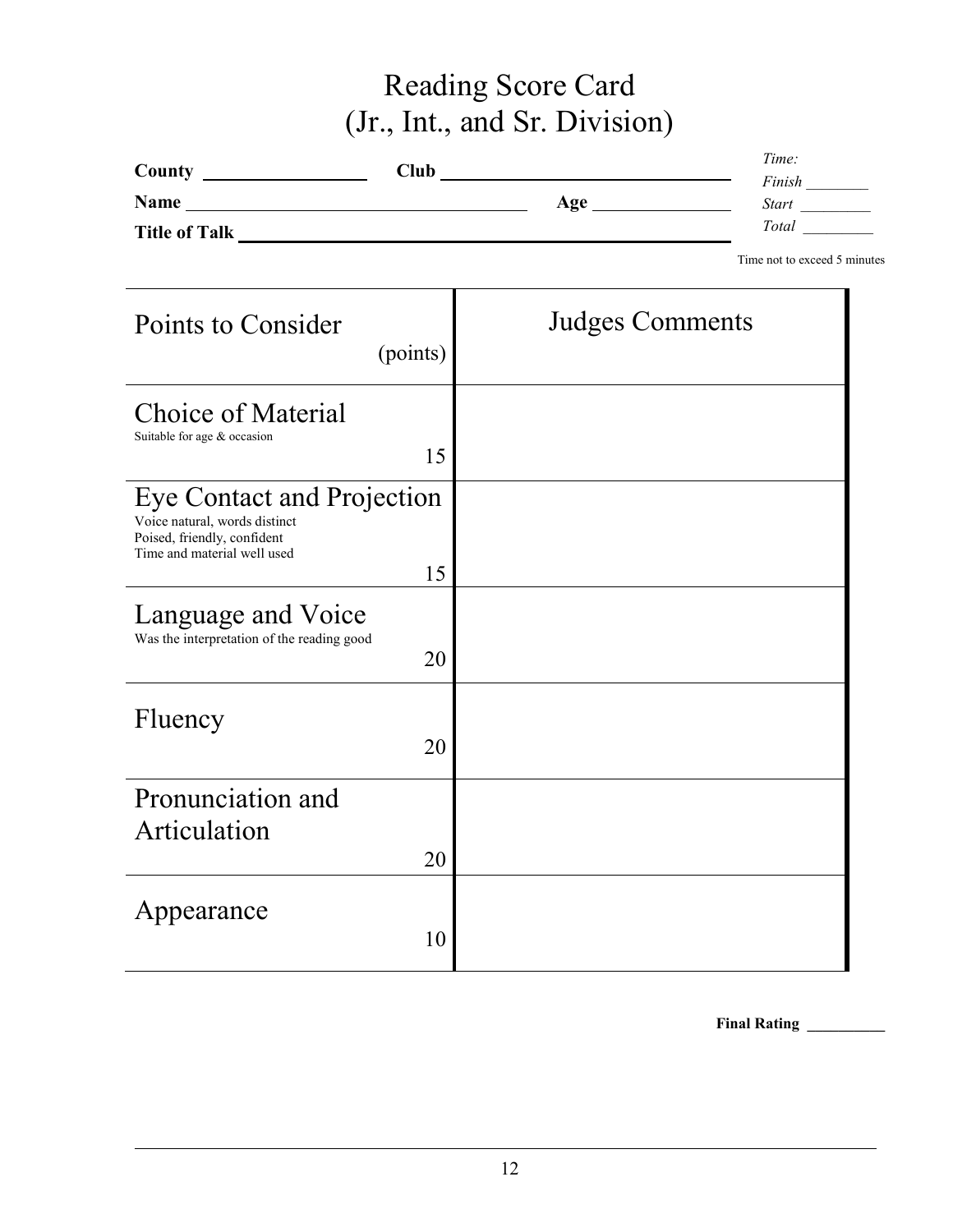### Show and Share Score Card  $(1<sup>st</sup>$  and  $2<sup>nd</sup>$  year members) Not a Regional Event

| County        | Club | Time:        |
|---------------|------|--------------|
|               |      | Finish       |
| Name          | Age  | <b>Start</b> |
| Title of Talk |      | Total        |

Points to Consider (points) Judges Comments Choice of Material 15 Eye Contact and Projection 15 Language and Voice 20 Fluency 20 Pronunciation and Articulation 20 Appearance 10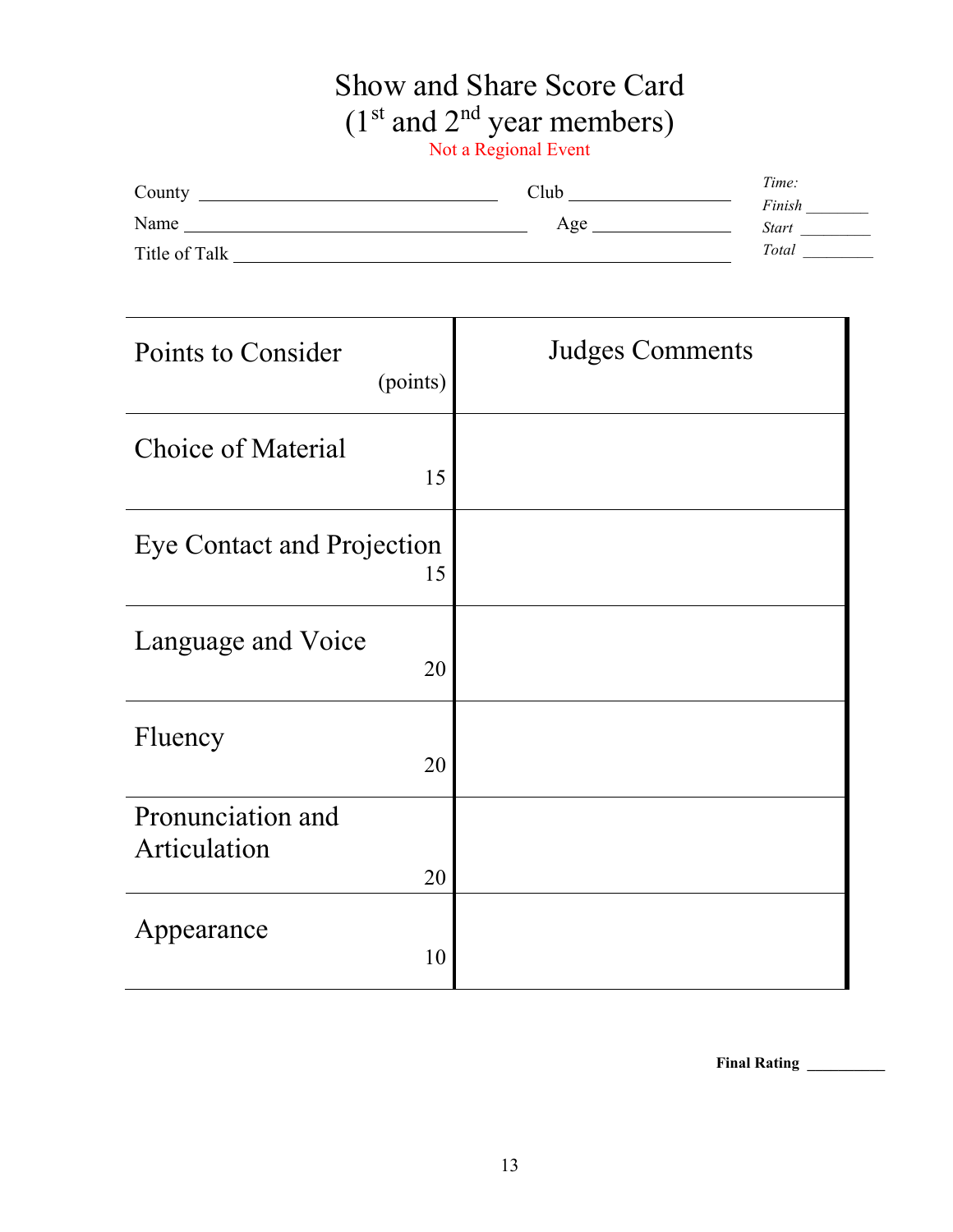| Model Meeting Score Card                                                                                                                                                                                                                                                      | Time:                                                                       |
|-------------------------------------------------------------------------------------------------------------------------------------------------------------------------------------------------------------------------------------------------------------------------------|-----------------------------------------------------------------------------|
| County<br><u> 1989 - Johann Barbara, martin amerikan basal dan berasal dan berasal dalam basal dalam basal dalam basal dala</u>                                                                                                                                               | Finish                                                                      |
| Club                                                                                                                                                                                                                                                                          | <i>Start</i><br>Total                                                       |
|                                                                                                                                                                                                                                                                               | <b>Time not to exceed 20 minutes</b>                                        |
| Points to Consider                                                                                                                                                                                                                                                            | <b>Judges Comments</b>                                                      |
| (points)                                                                                                                                                                                                                                                                      |                                                                             |
| <b>Business</b><br>Parliamentary Skills (20)<br>Order of business, making and carrying through motions,<br>reports of committees and correct handling of parliamentary<br>problems.                                                                                           |                                                                             |
| Officer Reports (20)<br>Excellence of oral reports made by secretary, treasurer,<br>reporter, county council representative, and other officers.                                                                                                                              |                                                                             |
| 40                                                                                                                                                                                                                                                                            |                                                                             |
| Ceremonies<br>Opening and closing, use of 4-H Pledge, flag salute, motto, creed,<br>initiation or installation ceremony, attaching seal to charter,<br>leaders' recognition, citizenship ceremony, and any other suitable<br>ceremonies.<br>20                                |                                                                             |
| Attitude<br>Naturalness of meeting - not staged.<br>Response, enthusiasm, dispatch, attentiveness and posture.<br>Includes Recreation and Song, demonstrate group involvement<br>and teach teamwork.<br>10<br>Leader's Participation<br>Brief reports, statements and advice. |                                                                             |
| 10                                                                                                                                                                                                                                                                            |                                                                             |
| <b>Parliamentary Practices</b><br><b>Required Topics</b><br>$\triangleright$ Make a Motion                                                                                                                                                                                    | $Ten(10)$ points each<br><b>Additional Topics</b>                           |
| Motion to Adjourn<br>Point of Order<br>Amend                                                                                                                                                                                                                                  | $\triangleright$ Division of Question<br>$\triangleright$ Withdraw a Motion |
| Additional Comments: (or on back, if needed)                                                                                                                                                                                                                                  |                                                                             |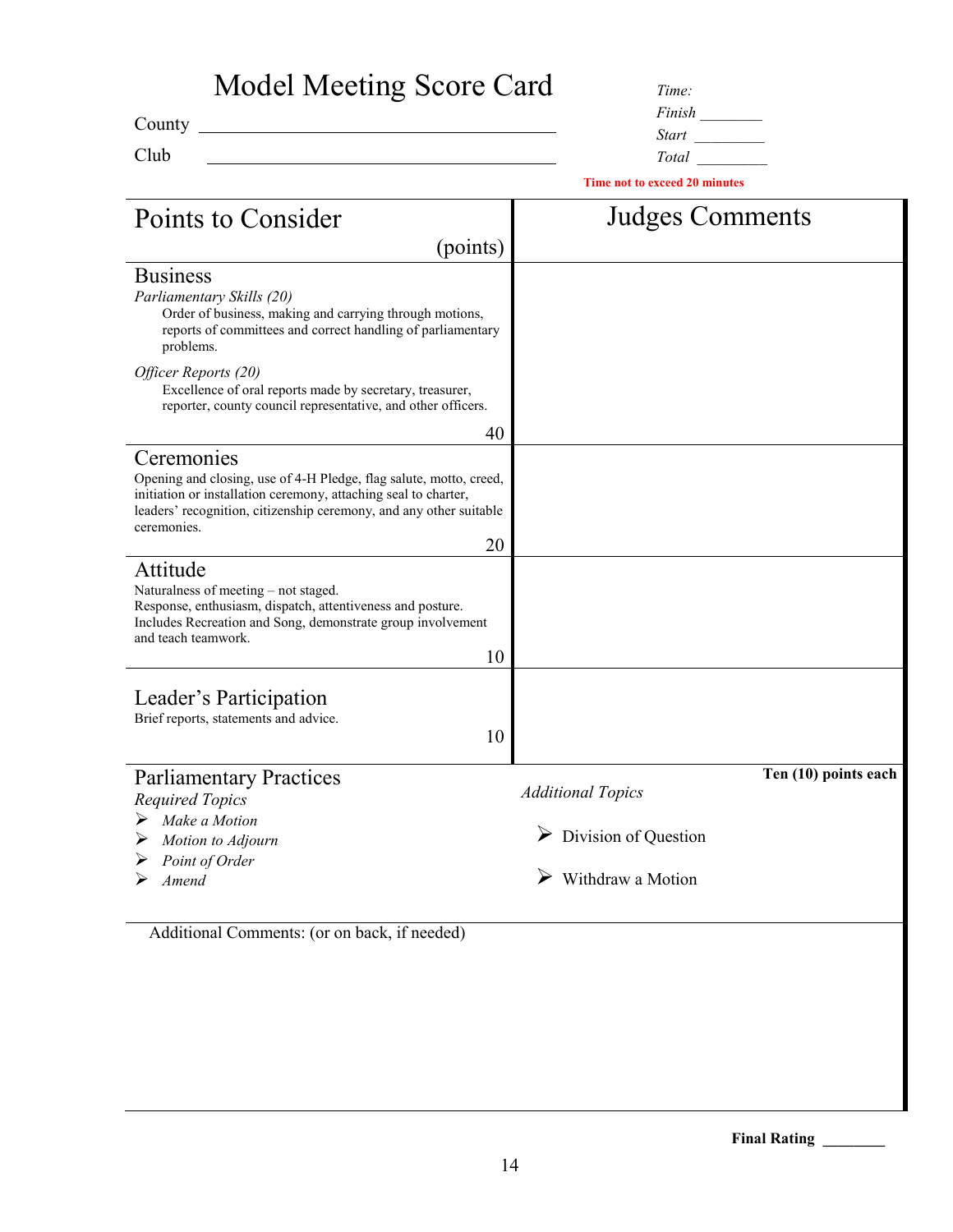## Dance Score Card

| <b>Number of Participants</b>                                                                           |                              | Time:<br>$Finish$ <sub>___________</sub> |
|---------------------------------------------------------------------------------------------------------|------------------------------|------------------------------------------|
|                                                                                                         | Time not to exceed 5 minutes | <i>Start</i><br>Total                    |
| Points to Consider<br>(points)                                                                          |                              | <b>Judges Comments</b>                   |
| Knowledge<br>Fundamentals (25)<br>Type of figures (15)                                                  |                              |                                          |
| 40                                                                                                      |                              |                                          |
| Ability & Coordination<br>Follow calls or directions (25)<br>Timing $(15)$<br>40                        |                              |                                          |
| Appearance<br>Costuming (originality) (5)<br>Style (footwork, position, carriage, enjoyment) (15)<br>20 |                              |                                          |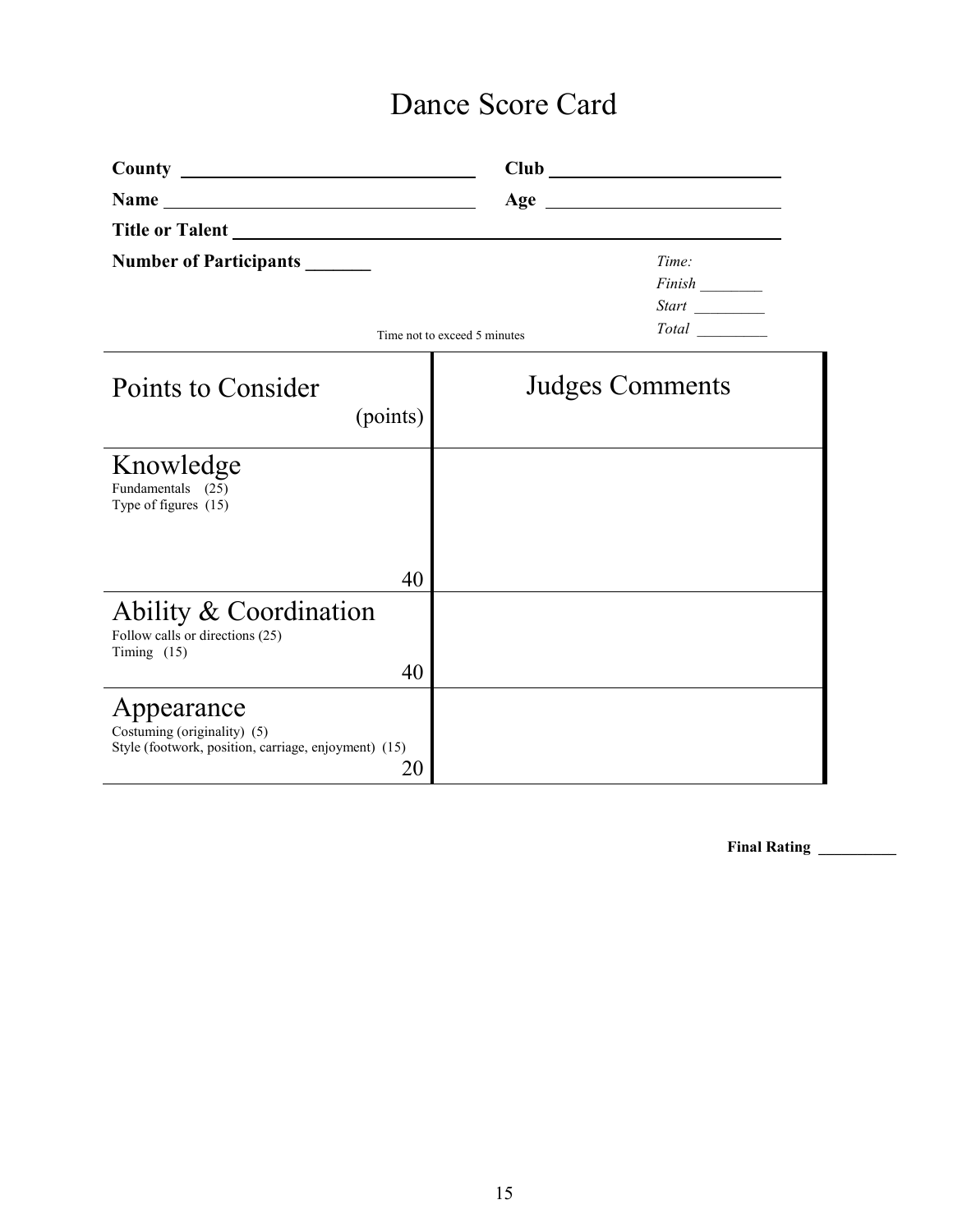# One-Act Play / Skit Score Card

|                                                                                                                                                                                                                                                                                                    | Age                           |              |
|----------------------------------------------------------------------------------------------------------------------------------------------------------------------------------------------------------------------------------------------------------------------------------------------------|-------------------------------|--------------|
| Club                                                                                                                                                                                                                                                                                               |                               | Time:        |
| Title<br><u> 1989 - Johann Barbara, martxa amerikan bashkar (</u>                                                                                                                                                                                                                                  |                               |              |
| Number of Participants                                                                                                                                                                                                                                                                             |                               |              |
|                                                                                                                                                                                                                                                                                                    | Time not to exceed 20 minutes | <i>Total</i> |
| Points to Consider<br>(points)                                                                                                                                                                                                                                                                     | <b>Judges Comments</b>        |              |
|                                                                                                                                                                                                                                                                                                    |                               |              |
| Presentation<br>Diction (20)<br>Could the actors be heard clearly?<br>Was the diction of the actors good?<br>Note: Diction to cover pronunciation, accurate dialect,<br>fitting quality of voice.<br>Acting(20)<br>Was the individual acting good?<br>Was the acting of the group as a whole good? |                               |              |
| Setting $(10)$                                                                                                                                                                                                                                                                                     |                               |              |
| Adaptation of the properties and the make-up $50$                                                                                                                                                                                                                                                  |                               |              |
| Interpretation<br>Was the interpretation of the play/skit good?                                                                                                                                                                                                                                    |                               |              |
| Note: Interpretation – the meaning of the play brought<br>out by the actors, and the degree to which the audience<br>realized it.                                                                                                                                                                  |                               |              |
| 15                                                                                                                                                                                                                                                                                                 |                               |              |
| Selection/Choice of Play or                                                                                                                                                                                                                                                                        |                               |              |
| Skit                                                                                                                                                                                                                                                                                               |                               |              |
| Note: Plays should be worthy of production by 4-Hers,<br>and should meet standards and ideals of the<br>organization.                                                                                                                                                                              |                               |              |
| 10                                                                                                                                                                                                                                                                                                 |                               |              |
| <b>Stage Business</b><br>Arrangement and movement of characters on stage and<br>reason for such arrangement.<br>25                                                                                                                                                                                 |                               |              |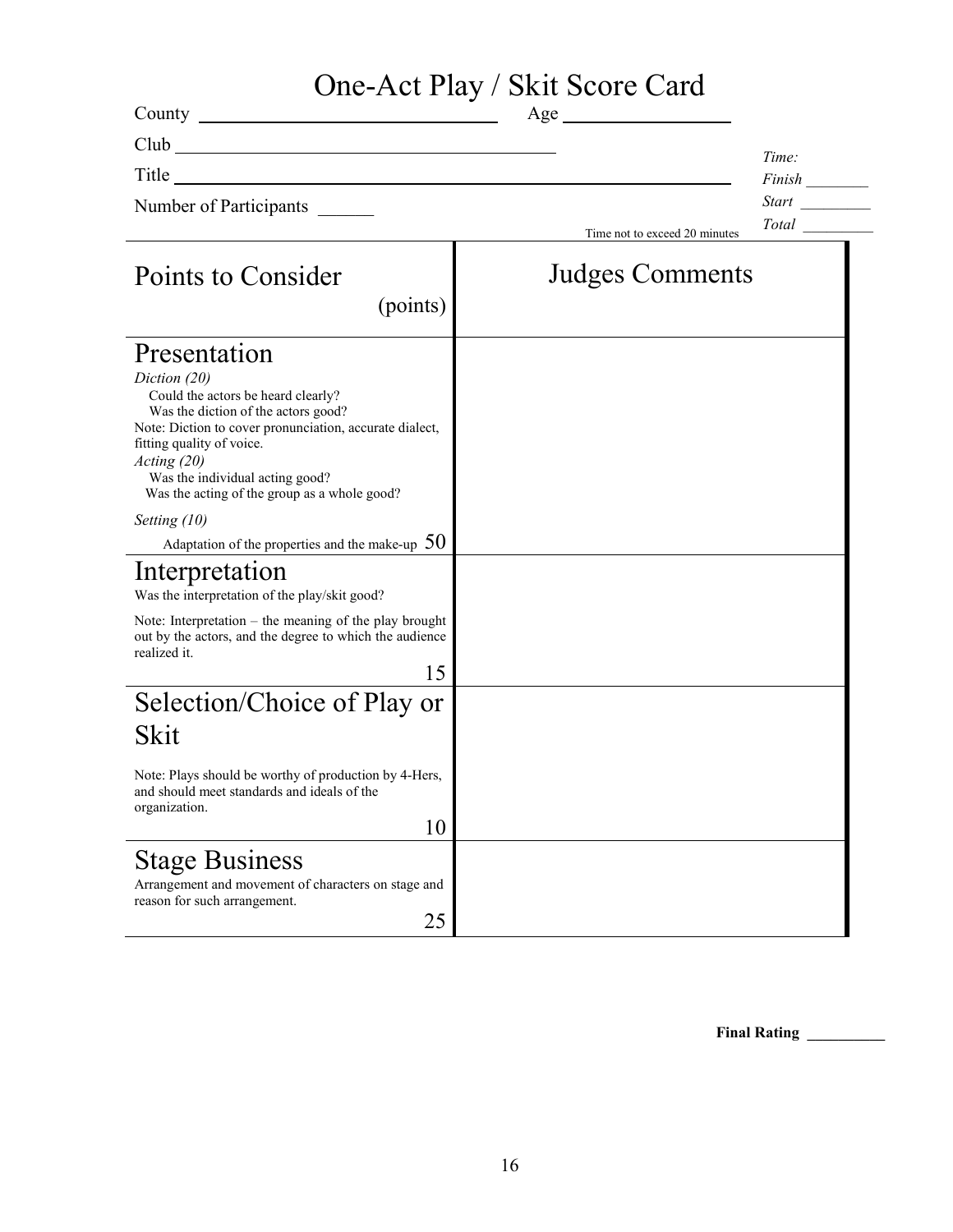|                                 | Talent / Novelty Score Card           |
|---------------------------------|---------------------------------------|
|                                 |                                       |
| Name                            |                                       |
| Number of Participants          | Time:                                 |
|                                 | Total<br>Time not to exceed 5 minutes |
| Points to Consider<br>(points)  | <b>Judges Comments</b>                |
| <b>Talent Demonstrated</b>      |                                       |
| 40                              |                                       |
| Showmanship                     |                                       |
| 25                              |                                       |
| Choice of Materials or<br>Ideas |                                       |
| 25                              |                                       |
| Costume                         |                                       |
| 10                              |                                       |